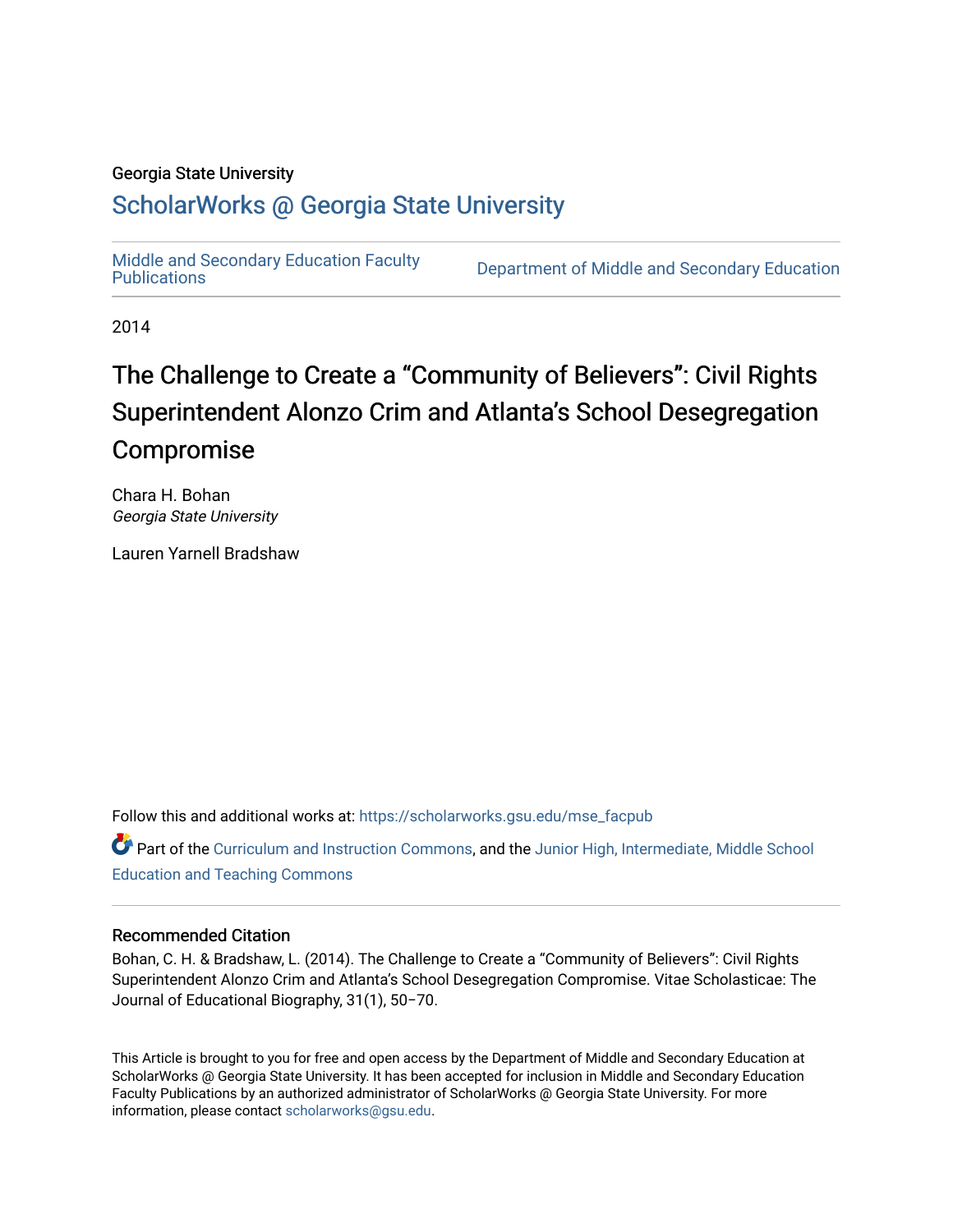## **The Challenge to Create a "Community of Believers": Civil Rights Superintendent Alonzo Crim and Atlanta's School Desegregation Compromise**

**Chara Haeussler Bohan & Lauren Yarnell Bradshaw**

*Georgia State University*

Dr. Alonzo Crim was the first African American Superintendent of Atlanta Public Schools (APS). He served in that role for fifteen years, from 1973 to 1988, during a tumultuous time in U. S. educational history. These were the post-*Brown* years, when court-ordered desegregation mandates led to widespread busing, the creation of magnet schools, and the implementation of alternative means of promoting racial integration.<sup>1</sup> Nationwide, the court mandates were met with acts of resistance—including in Atlanta, despite its historic role in the U. S. civil rights movement. Ebenezer Baptist Church (where Martin Luther King Sr. and Jr. preached) cast a tall shadow over a city where many public school educators and students fled to the suburbs to escape integration. Amid these challenges, the APS school board hired Alonzo Crim as the system's new leader.

Crim came to Atlanta with an impressive resume, despite humble origins. He earned a Bachelor of Arts degree from Roosevelt College in Chicago and began his career as a teacher in Chicago Public Schools. Crim rose through the ranks in that system by becoming an elementary school principal, high school principal, and district superintendent. In 1969, he earned an education doctorate from Harvard University and, shortly thereafter, accept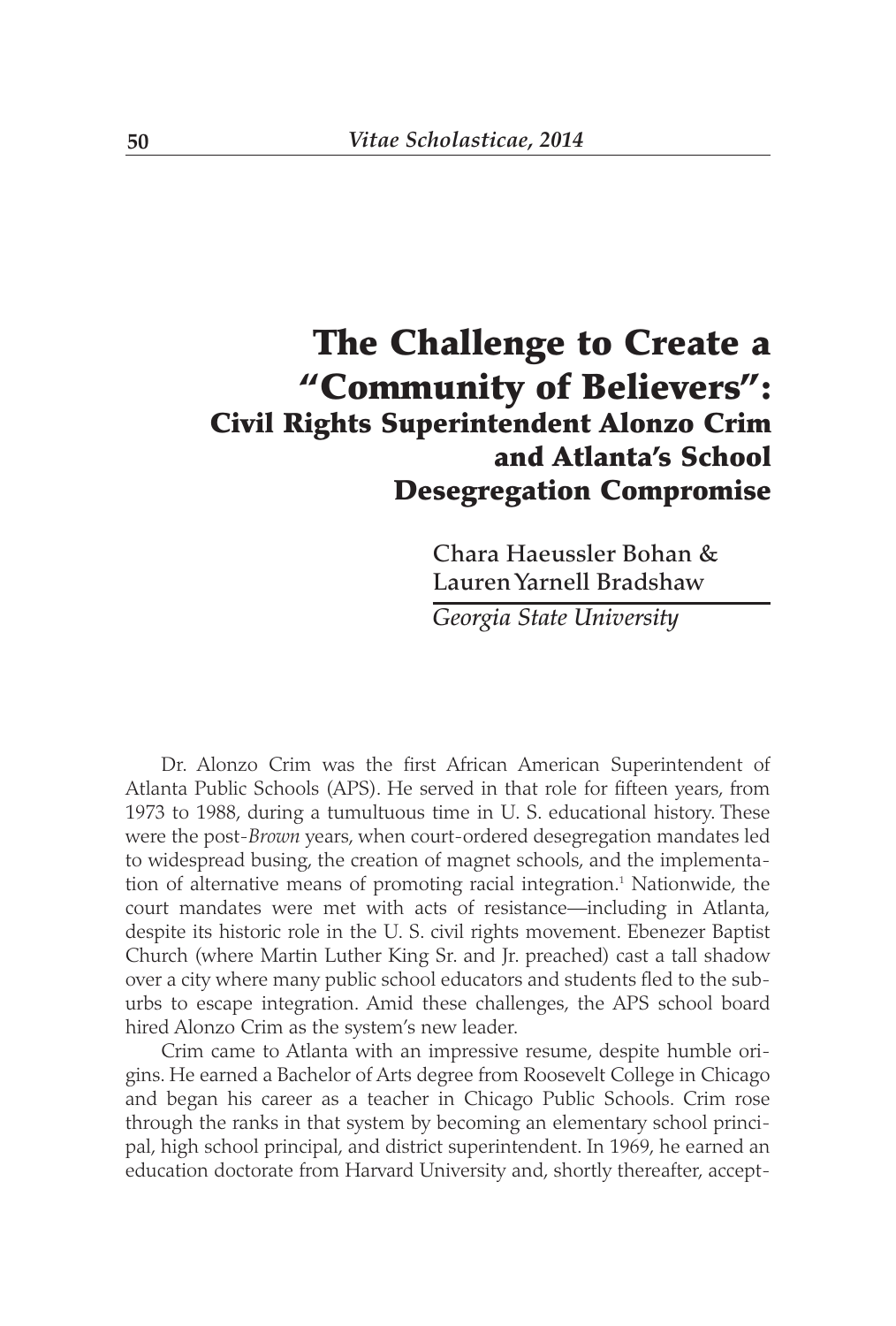ed the superintendency of the Compton School District in California.<sup>2</sup> In 1973, APS leaders decided the city needed a new and dynamic African American leader to stabilize the struggling system. They found one in Crim.

In our research, we sought to identify the challenges and triumphs of Crim's tenure in APS by situating his superintendency within national issues of the 1970s and 1980s.3 To fully understand his significance as superintendent, we had to examine his failures as well as his successes. We found that, despite the important role he played in Atlanta during the critical post-*Brown* years, there is very little academic literature on him. There is, however, an abundance of literature in the field of African American studies, and especially on African American education.<sup>4</sup> Consider, for example, detailed studies of emancipation and education during Reconstruction,<sup>5</sup> works on black teachers' efforts in Jim Crow era segregated schools,<sup>6</sup> and other works that have examined civic activism<sup>7</sup> and urban education in the African American community.8 Yet fewer books exist on African American educational leaders.

Like Crim, early African American educators such as Horace Mann Bond, Deborah P. Wolfe, Ulysses Byas, and Benjamin E. Mays sought to improve education for African American students.<sup>9</sup> In the early 1970s, African American superintendents dramatically increased in number, with evidence of this growth underscored by the establishment of the National Alliance of Black School Educators.<sup>10</sup> Nevertheless, very few works describe the leadership of long-lasting African American superintendents. No book-length biography of Alonzo Crim is extant, nor are there scholarly articles about his career. Yet, he was able to maintain a long, fifteen-year tenure at the helm of APS. Such longevity prompts scholarly interest in his leadership.

As two white scholars who seek to study and analyze an African American subject, several concerns arise. Although historians continually seek objectivity, we engage in this project with a recognition of our own subjectivities that— no matter what precautions we may take—might never be overcome. To provide perspective, we have interviewed Crim's friends and family, not to draw conclusions about his personal life, but to understand the significance of his tenure in  $APS<sup>11</sup>$  We hope our work will inspire future scholars to research the life and work of Alonzo Crim and other African American educational leaders. Such research contributes to an understanding of a poignant and defining moment in southern public school history, and the role that Crim and other educators played in it.

#### *Paving the Road to Atlanta Public Schools*

Alonzo A. Crim was born in Chicago, Illinois on October 1, 1928, the son of George Crim and Hazel Howard.12 Crim's upbringing shaped his belief in the power of the community to educate children. As his parents were not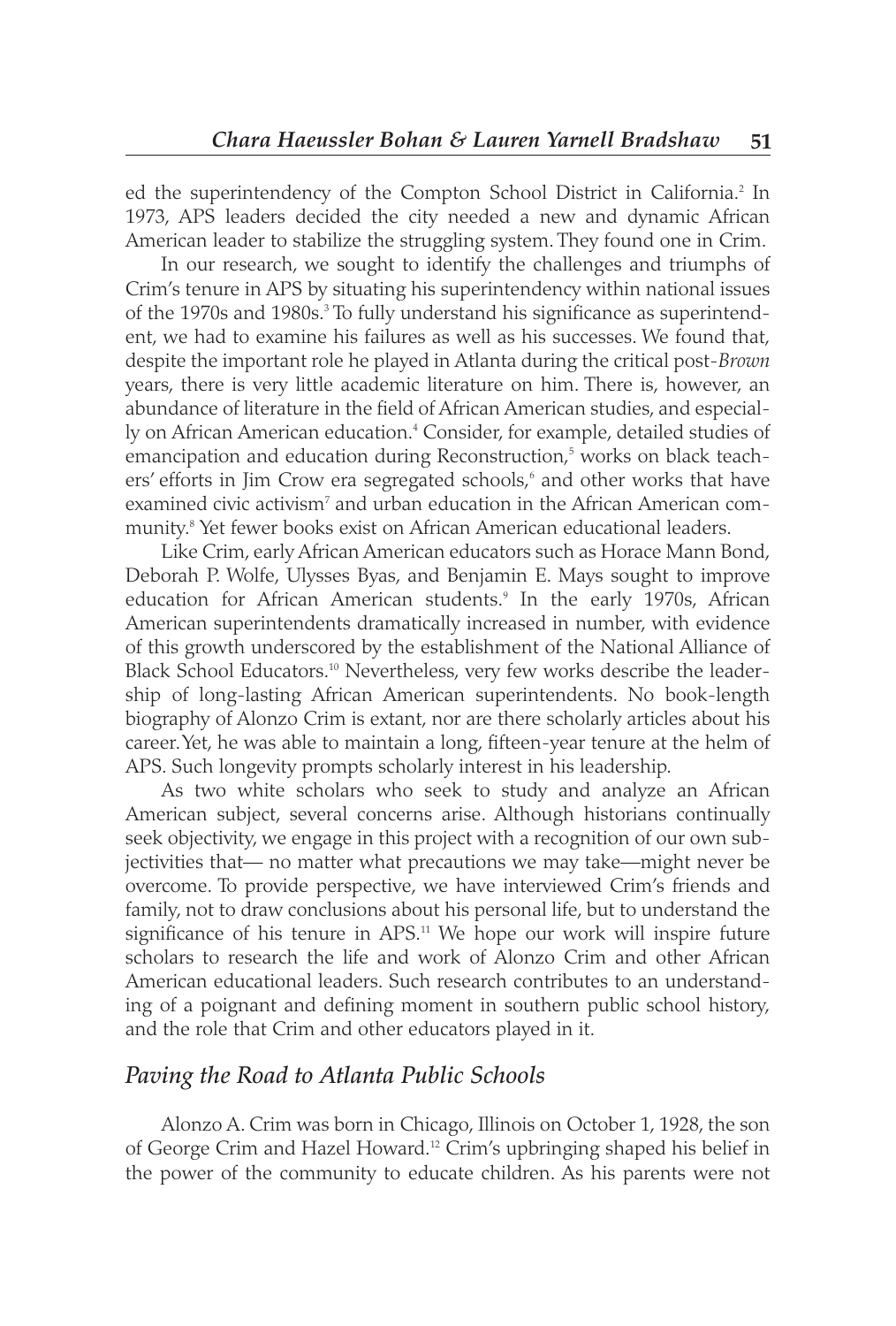allowed many educational opportunities, Crim stated later in life that it was through his community of supporters that he was able to come to value the importance of education.<sup>13</sup> Beginning work at eight years old as a newspaper delivery boy, he was the product of the Depression and grew up in modest circumstances. By twelve he became a stock boy in a Chicago warehouse, and was able to give half his salary to his parents and keep the remaining half for his personal expenses. Although he was an African American male and opportunities were limited, his parents believed that he had the potential to attend college. Crim's involvement in the YMCA further reinforced his confidence in his ability. Additionally, his work with the Hull House settlements, Lincoln Center, and the Henry Booth House influenced his desire to dedicate his life's work in service to other people.<sup>14</sup>

Crim initially attended George Williams College, but completed his Bachelor of Arts degree at Roosevelt College in 1950.<sup>15</sup> He began his teaching career at Jacob Riis Elementary School in Chicago during 1954, the year of the *Brown* decision. Crim worked at this racially mixed school for nine years and reported he learned from his Riis colleagues (predominantly single, white females) how to reach more of his students, to meet "the challenge of educating all God's children."16

Crim's experience at Riis also prepared him for graduate work at the University of Chicago where two professors, John Goodlad and Allison Davis, encouraged him to refine his teaching. Goodlad believed in community involvement to change the schools that currently exist. His unabashed optimism would influence Crim's own leadership practices later in his life. Crim earned a Master of Arts degree from the University of Chicago in 1958. In 1961 (the year that Atlanta schools officially desegregated) he was one of only five African Americans to pass the Chicago principal examination.<sup>17</sup> He became the principal of Whittier Elementary School, which had an all-white, predominantly Slavic student body. He made frequent classroom visits to establish a rapport with teachers to work together in partnership; Crim also believed in frequent and significant communication between parents, teachers, and principals as being essential to a school's success.18

When offered the chance to develop a school from the ground up for illiterate adults, Crim could not resist the opportunity and in 1963 became the principal of Chicago's Adult Education Center.19 The success of the center led him to testify at a hearing of the Health, Education, and Welfare Committee chaired by Congressman Adam Clayton Powell in Washington, DC. This experience helped Crim realize the importance of politics in American education, an understanding that would serve him well in his future career.

Crim then accepted a position as principal of Wendell Phillips High School. It was one of Chicago's first African American high schools and had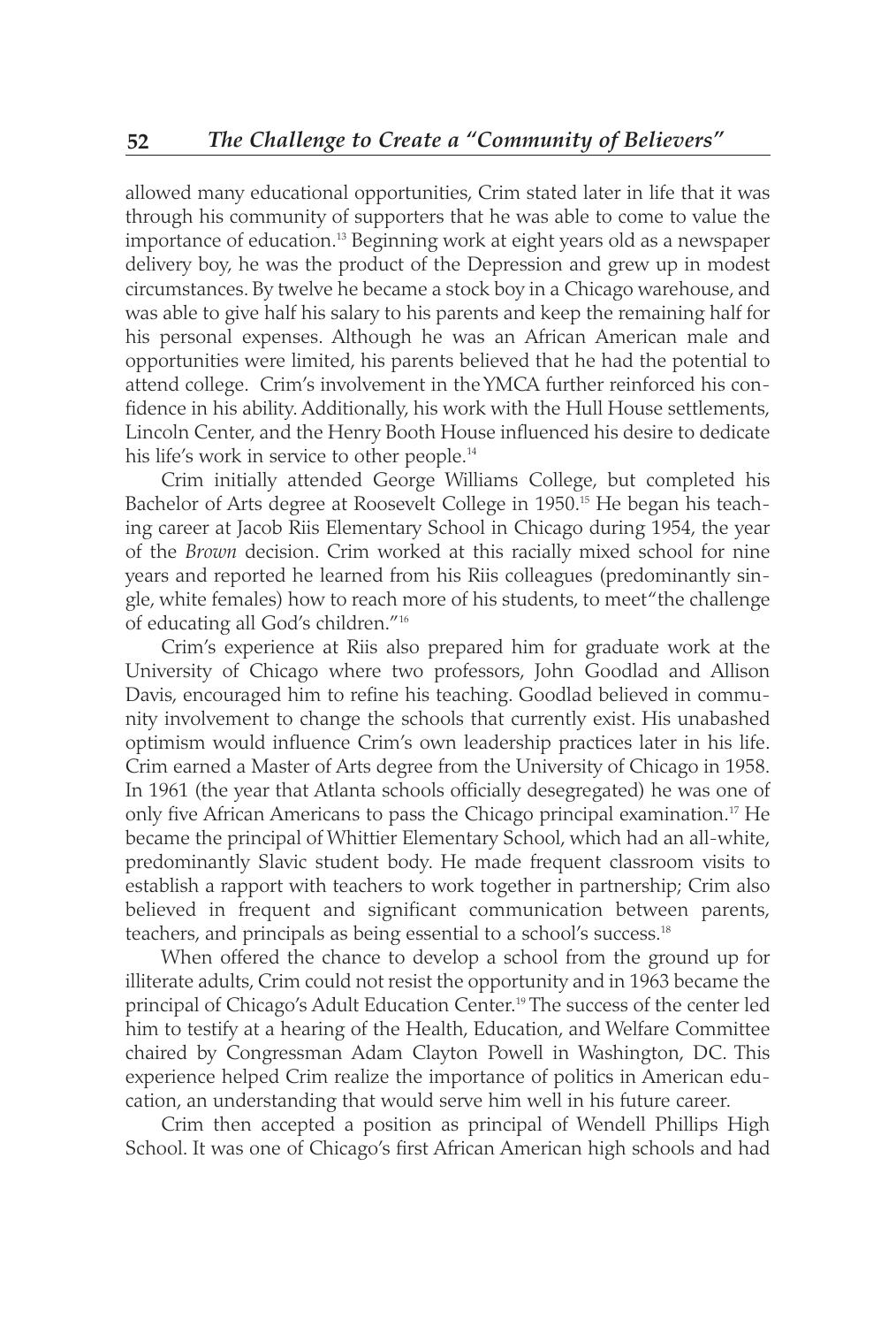a long tradition of excellence. Like many urban public schools, Wendell Phillips faced its share of problems: a large student body of 4,000 teenagers (most of whom lived in housing projects), an eighty percent attendance rate, and a pressing dropout problem. Crim immediately addressed these challenges, organizing the teachers in teams to help make the school a safe and welcoming environment.<sup>20</sup>

Crim enjoyed Wendell Phillips High School but believed he needed to challenge his mind against the best students in the United States. He enrolled in the Harvard Graduate School of Education where he earned an **Ed.D.** in 1969.<sup>21</sup> He reported that his years at Harvard, guided by his advisor Herold V. Hunt, helped him develop faith in his abilities to become a superintendent, and also aided him in being able to handle the hurt and suspicion of racism. During his graduate work at Harvard, Crim was promoted to be a district superintendent in Chicago. In 1970, he became superintendent of Compton, California High School District, which later merged with the elementary schools to become the Compton Unified School District.<sup>22</sup>

Compton presented significant challenges that Crim welcomed. Compton is contiguous to Los Angeles' Watts district, which in 1968 had experienced race riots that garnered national attention. Its population was predominantly African American and Hispanic. When the Black Panthers threatened to take over Compton High School, Crim invited the group to his office for a discussion. The result of this meeting was an agreement that the student body could vote on whether or not they wanted the Black Panthers on campus. By a 3-1 ratio, the students voted the Black Panthers off campus. Through measures such as meetings and voting, Crim brought community support to the district and helped to improve conditions in the schools.<sup>23</sup> His leadership reflected a desire for the community to be active and committed stakeholders in its school system. By providing the students with agency he allowed democracy to strengthen his own authority, thus demonstrating how respect is to be earned by the school community, and not forcibly demanded.

When Crim was invited to interview for superintendent of APS, it was an opportunity he could not refuse. He noted in 1973 that he had "always been of the opinion that Atlanta is in the vanguard of solving some of the social problems" that plagued the nation's school systems.<sup>24</sup> As the center of the civil rights movement and the home to the Atlanta University Center, Crim regarded the Atlanta superintendency as an attractive prospect for students, the city, and his career.

#### *Historical Overview of Segregation and Integration in Atlanta*

Atlanta was shaped by a long and troubled history of race relations.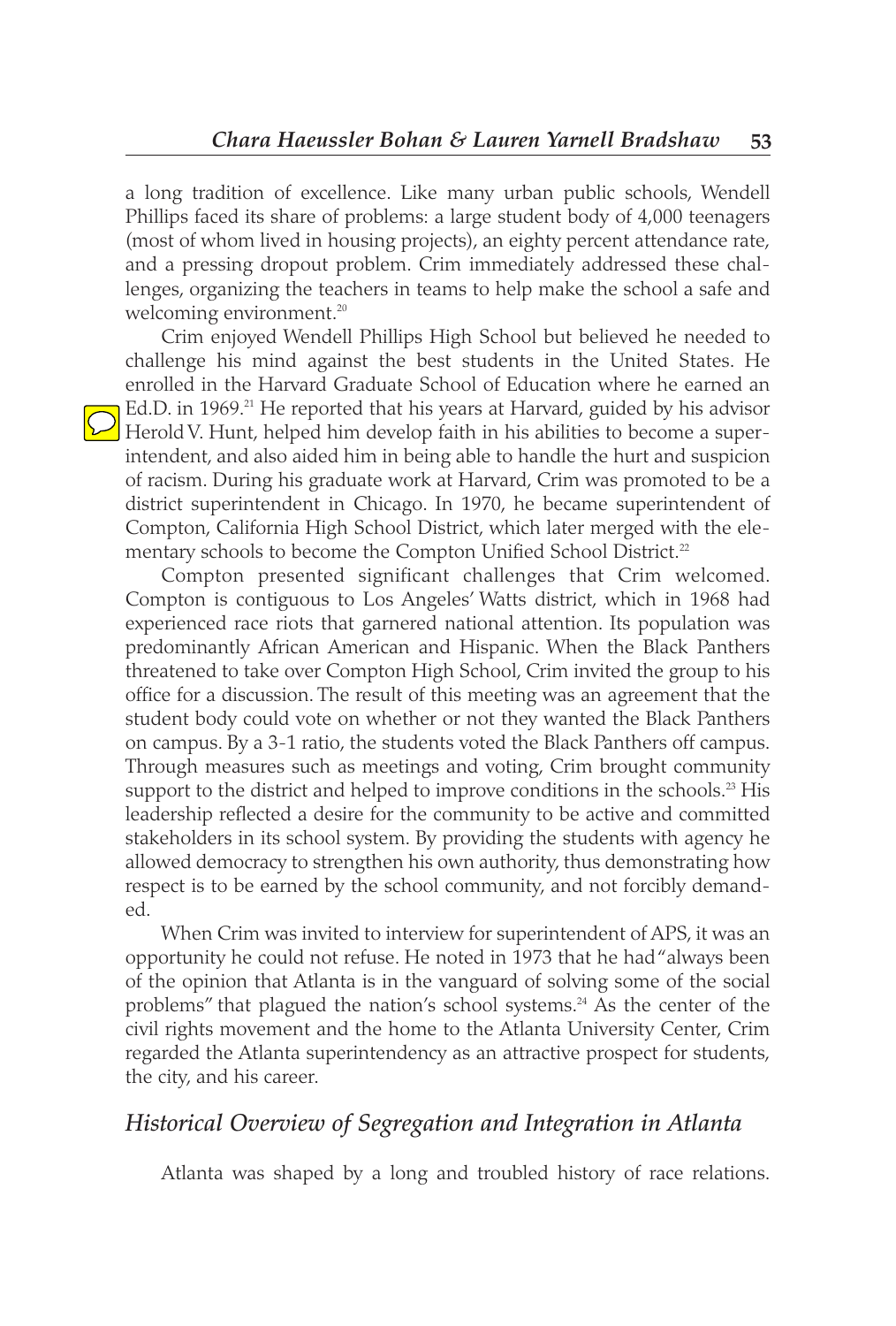Henry Grady (1850-1889), editor of the Atlanta Constitution and political leader of the city, viewed Atlanta as capital of the "New South"– a segregated but sophisticated urban capital. Modern understandings of segregation developed during Atlanta's rapid industrialization (and accompanying railroad expansion) during the late nineteenth and early twentieth centuries. The city, a transportation hub, enacted laws to clearly divide the races in the close quarters created by new public transportation.25 Under Atlanta's thin veil of sophistication brewed a cauldron of racial injustice and strife, a situation that would reach its boiling point during race riots in 1906 when bodies of slain African American citizens were placed under the statue of Henry Grady to display some Atlantans' contempt for his vision of the "New South."<sup>26</sup>

The city's segregated school system began in 1872 when missionary-led elementary schools first opened their doors to African American children. Many schools opened and closed in the period following the Civil War, but it was not until 1924 that the founding of Booker T. Washington High School gave African American Atlantans the means to pursue a secondary education. The school opened as a part of political compromise, and it would remain the only African American high school until 1947.<sup>27</sup> Inequality was expected for African American Atlantans; underfunded and overcrowded schools (coupled with job and housing discrimination) remained the status quo for many years to come.

In 1958, in *Vivian Calhoun vs. A. C. Latimer*, the court found APS to be segregated, and ruled the schools must desegregate within a reasonable time period.28 As in the rest of the country, desegregation occurred at a sluggish rate during this period; of the 100,000 students in APS in the 1961-1962 school year, nine African American students attended four predominantly white schools. The NAACP became increasingly frustrated with the slow pace of desegregation in Atlanta, and pressure continued to mount for the system to comply with the court mandate. Desegregation implementation increased to two grade levels per year (as opposed to one). In 1965 the district court ruled that Atlanta's existing desegregation plans had not sufficiently integrated the city's African American and white school-aged children.<sup>29</sup> Yet, Atlanta's demographics were changing, and APS was becoming a majority African American system. The 1970 census revealed the population of Atlanta had changed from being majority white in 1960, to majority African American in 1970. The total white population had decreased by more than 60,000, while the African American population had increased by over 68,000 residents.30 Between 1965 and 1972, APS saw its white student population drop from almost 53,000 to 28,000.<sup>31</sup>

Atlanta's reputation suffered in the early 1970s, despite a carefully crafted image consistent with Mayor William B. Hartsfield's slogan that it was a "city too busy to hate."<sup>32</sup> It had become clear to many that racism and dis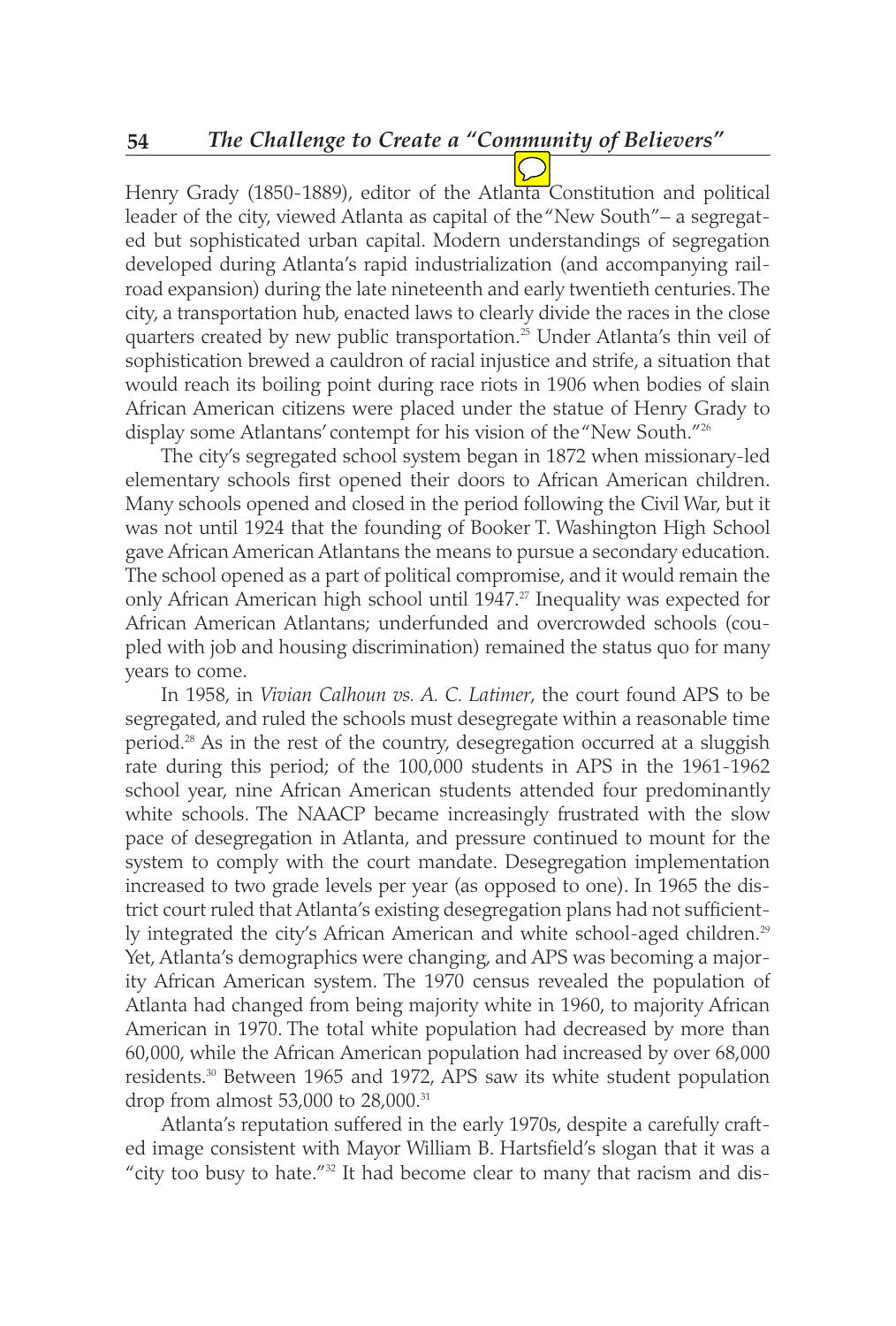crimination were very much imbedded in Atlanta's social fabric. These problems would soon manifest themselves as economic failures i**(th)** city's citizens did not adopt a new plan of action, especially as regards its public schools.

As early as 1968, the Supreme Court case of *Green vs. New Kent* had determined that the Freedom of Choice integration programs (such as those used in Atlanta) were not efarive means of adequately complying with desegregation mandates. Thi $\Sigma$ bught the then-APS superintendent John Leston under increased scrutiny.<sup>33</sup> When he announced his intention to retire, APS began a nationwide search for a new chief school executive–one who could help to unify the increasingly fragmented school system, community, and commercial enterprises of Atlanta.<sup>34</sup>

#### *The Compromise of 1973*

Atlanta had long placed the needs of pusiness community at the forefront of political concerns. In the 1920s and 1930s, a myriad of Atlanta businessmen had acted as commercial and political cheerleaders for the city. Following in the footsteps of Henry Grady's "New South," men such as Louie Newton and Ivan Allen Senior coined phrases like the "Atlanta Spirit" and the "Forward Atlanta Movement" that sought to dispel allegations that the city was a backward and stagnant southern town. They wanted to replace these stereotypes with the image of a thriving southern metropolis that had much to offer northern and foreign businesses. The lessons taught by the progressive Atlantan leaders of the first half of the twentieth century continued to hold significance in the later half of the twentieth century, as well.<sup>35</sup>

Despite these efforts, discrimination did not dissipate within Atlanta, and meaningful change was as elusive as ever. Fears of racial violence, acceleration of white flight, and the denigration of "New South" proponents finally pushed citizens and business leaders to attempt to reach a compromise with civil rights leaders to substantially integrate APS. In 1973, the Action Forum, a group of white- and black- owned businesses, helped to create an environment that led to the school board's acceptance of a compromise agreement. Underpinning the discussion was a desire on both sides of the color line to limit cross-town busing for fear it would only accelerate white flight and the growth of private schools. Additionally, both sides wanted to avoid the racial violence that had plagued other southern cities such as Little Rock and Birmingham.<sup>36</sup>

White leaders who were parties to the compromise discussions (such as Coca-Cola CEO Robert Woodruff and former Atlanta mayors William B. Hartsfield and Ivan Allen, Jr.) yielded to some requests of the civil rights leaders.<sup>37</sup> However, the compromise that was reached in 1973 angered civil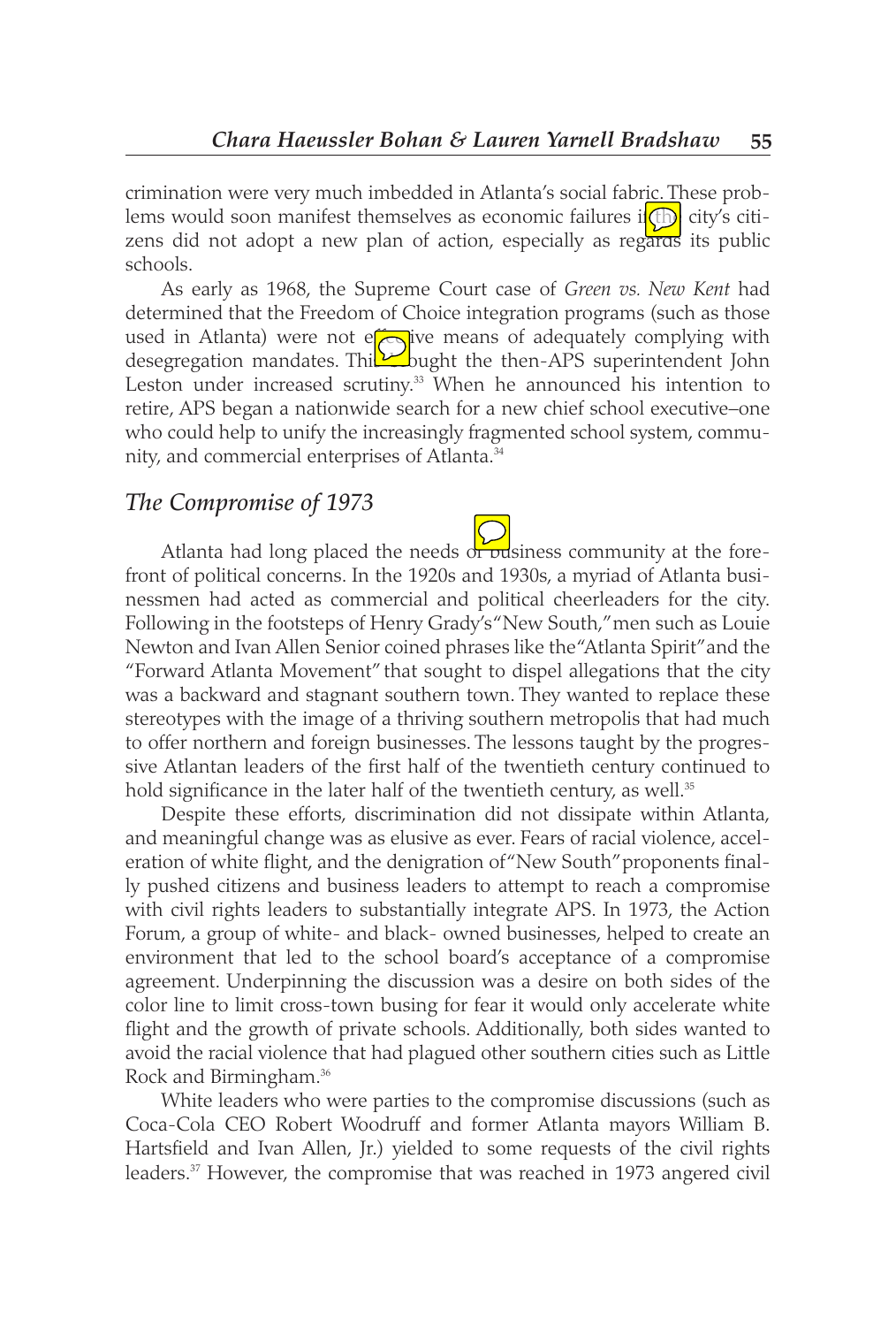rights leaders as much as it satisfied them. *The New York Times* reported that the Compromise of 1973, as it was called, signified that Atlanta had accepted the minimum desegregation of students for the maximum integration of administrators.<sup>38</sup>

Under the compromise, Atlanta's superintendent would be African American; fifty percent of the APS administrators would also be African American, including those in higher level administrative positions. This degree of administrative integration was not paralleled at the school level for teachers and students. The compromise called for the redrawing of attendance zones with only 4,800 of APS's 92,000 students to be bused in a majority-to-minority transfer program.<sup>39</sup> While this number seems staggeringly low, the enrollment decline among white students did not leave much room for integration via cross-town busing. With a student population that approximated eighty percent African American and twenty percent Caucasian during the 1972-1973 school year, the negotiations were limited by the small number of whites still left within the school system.<sup>40</sup> Since one of the goals of the compromise was to pull Caucasian students away from the burgeoning private schools and suburbs and return them to APS, the compromise sanctioned the creation of magnet schools throughout the district.<sup>41</sup>

The actions by the school board and Action Forum drew the notice of civil rights leaders, both locally and nationally. Although the compromise did much to placate various stakeholder groups in Atlanta, many local community activists and other civil rights leaders such as Reverend Ralph Abernathy opposed the plan. While the compromise found support from future Atlanta mayor Andrew Young and former Morehouse College president Benjamin Mays, their acceptance was not enough to satisfy the NAACP,<sup>22</sup> whose leadership felt the plan did not do justice to the long and intense struggle for desegregation through court cases. Roy Wilkins and Bishop Steven Spottswood of the national NAACP leadership were so infuriated with the compromise that they suspended the Atlanta members of the NAACP for their support of the agreement.<sup>43</sup>

The search for a new APS superintendent resulted in the vetting of many prominent African American educators. Two names quickly came to the fore: Alonzo Crim of Compton, California and Johnnie Jones of Miami-Dade, Florida.<sup>44</sup> While the search for the ideal candidate was held in closed door meetings, both Crim and Jones participated in public meetings where citizens were able to question them for up to two hours concerning their ideas and strategies for the improvement of APS. After the public hearings were complete, the school board made a unanimous decision in support of Crim.45

Crim's credentials, experience with a majority-African American school system, and attention to community stakeholders appeared to offer the combination needed to guide Atlanta's troubled school system. His expressed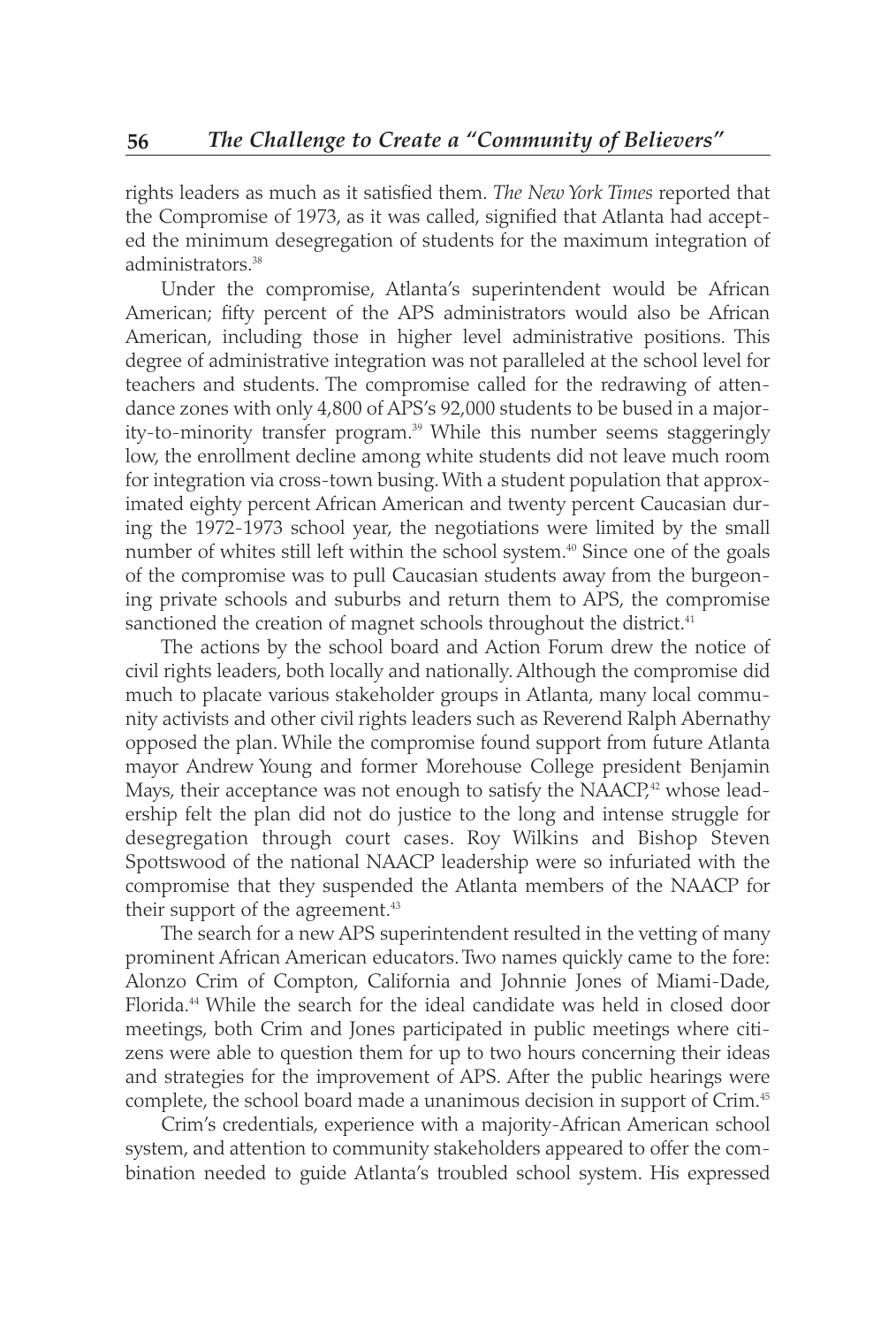desire to be attentive to all members of the community helped to gain the support of business leaders. They noted with interest Crim's comment that access to all of Atlanta's governmental and industrial resources provided APS with the ideal opportunity "to think beyond the closed classroom" as there is such "a rich classroom" in "Atlanta."<sup>46</sup> Although the Compromise of 1973 may have troubled many civil rights leaders, Crim declared that he would do everything he could to engage all citizens of Atlanta in the public schools. An astute political player, he realized that to enhance educational opportunities for African American students, he needed to improve educational opportunities for every student in the city.

#### *APS Superintendency, 1973-1988*

Crim began his leadership of APS by going straight to work in calming racial tensions and engaging community stakeholders in the school system. APS stabilized during the Crim superintendency, even though white flight, school closings, and teacher strikes all occurred in his administration. Crim had critics, some of whom felt he was indecisive, and others who said he was too decisive. Yet, when the dust settled, student achievement and attendance improved and community involvement was at an all-time high. Crim also gained national and international recognition by participating in committees and panels where he offered insight on U. S. public education.

#### *Crim's Arrival*

When Crim arrived in Atlanta, he faced a citizenry that generally favored a change in the superintendent's office. Local newspapers were filled with welcoming remarks and coverage of Crim's initial meetings. African American newspaper articles cited how Atlantans were "pleased" with the new superintendent and positively euphoric about his "excellent credentials" and "enthusiasm."47 Unlike his predecessor, Crim welcomed the press and viewed their interest in him and the school system as an additional opportunity to reach out to the community. He would need all the support that he could muster. After years of legal disputes that marked his predecessor's tenure, Crim hoped to change the focus away from integration and toward an interest in the quality of the education APS students received.<sup>48</sup> Yet, even before he moved to Atlanta he faced tough questions from *Atlanta* Constitution education reporter Steve Stewart.<sup>49</sup> Stewart pointedly asked about the future of whites in the APS administration given the compromise plan, which required Crim to increase the number of African American administrators in the system. Crim diplomatically responded that both competent whites and competent blacks would have a great future in APS. The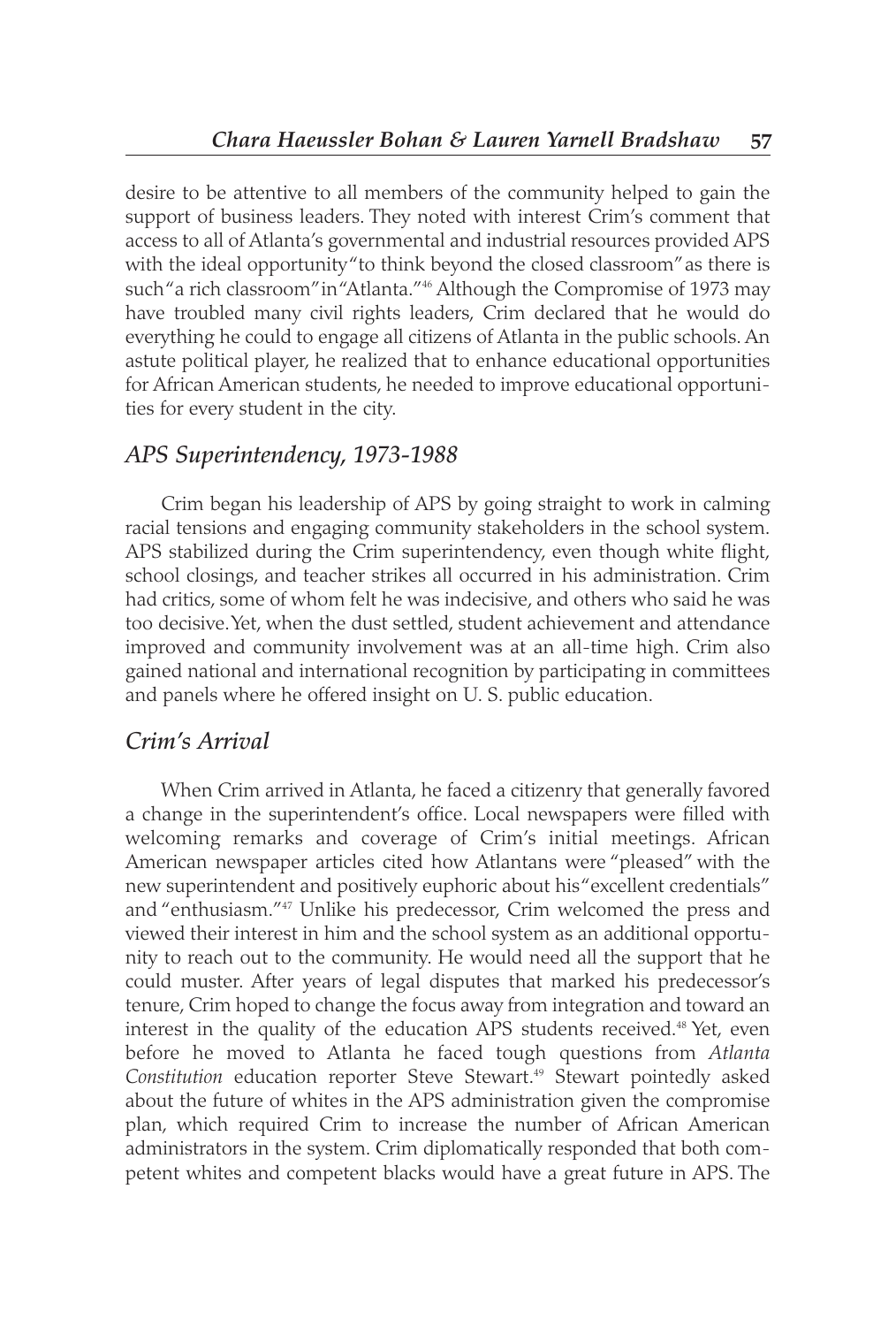reporter also asked what Crim would do to stop white flight from the school system. Crim stated that he believed providing a quality education would help stabilize Atlanta's schools, noting that "[W]e want to improve the quality of life in the total community where people see Atlanta as a desirable place to live and as a place that they want to send their children to school… [W]e seek to develop such a school program that those who left will want to return."50 Yet Crim continued to face questions about how he would handle the problem of white flight well into the early part of his administration in Atlanta.

Crim clearly understood the weight of his responsibility as the first African American superintendent, as he told a newspaper reporter that such a role carried an "extra challenge."<sup>51</sup> He knew he was a role model, not only for African American educators, but for the entire African American community. He had only recently arrived in Atlanta when a close friend (Marcus Foster, an African American superintendent in Oakland, California) was slain after leaving his office.<sup>52</sup> The murder must have been alarming to Crim, and a not-so-subtle reminder of the dangerous consequences that racial violence can bring. Perhaps the event made him even more cognizant of the need for local community support. To Crim, this meant having parent and student participation in school decisions and policies.

Crim's decision to involve the community in educational affairs was such a drastic change from prior administrations that the local newspaper called it "close to preaching heresy."<sup>53</sup> Crim's approach was in part a tactical maneuver that could bring widespread cooperation after years of disputes. He noted, "I do things by design…I'm responsible for putting things together that will affect a lot of people and that's a heavy responsibility. I don't want to be capricious in my decision making."54 One of the first decisions Crim made as superintendent was to orchestrate the first-ever convocation of all APS employees (teachers, principals, maintenance workers, administrative staff) at the beginning of the school year. The meeting was held in the Alexander Memorial Coliseum to accommodate all personnel.<sup>55</sup> Crim also addressed community concerns at many "town hall" meetings that fostered communication with constituencies and gathered support for APS policies.

#### *Crim Challenged*

Crim faced several important issues early in his tenure as superintendent. After the initial honeymoon period, he traveled a rocky road in his first two years. Crim believed more attention needed to be directed to educational successes than failures,<sup>56</sup> noting that "we're constantly under a microscope…it's an uphill struggle against the attitude that anything predominantly black is bad."57 Nonetheless, APS faced several challenges. One issue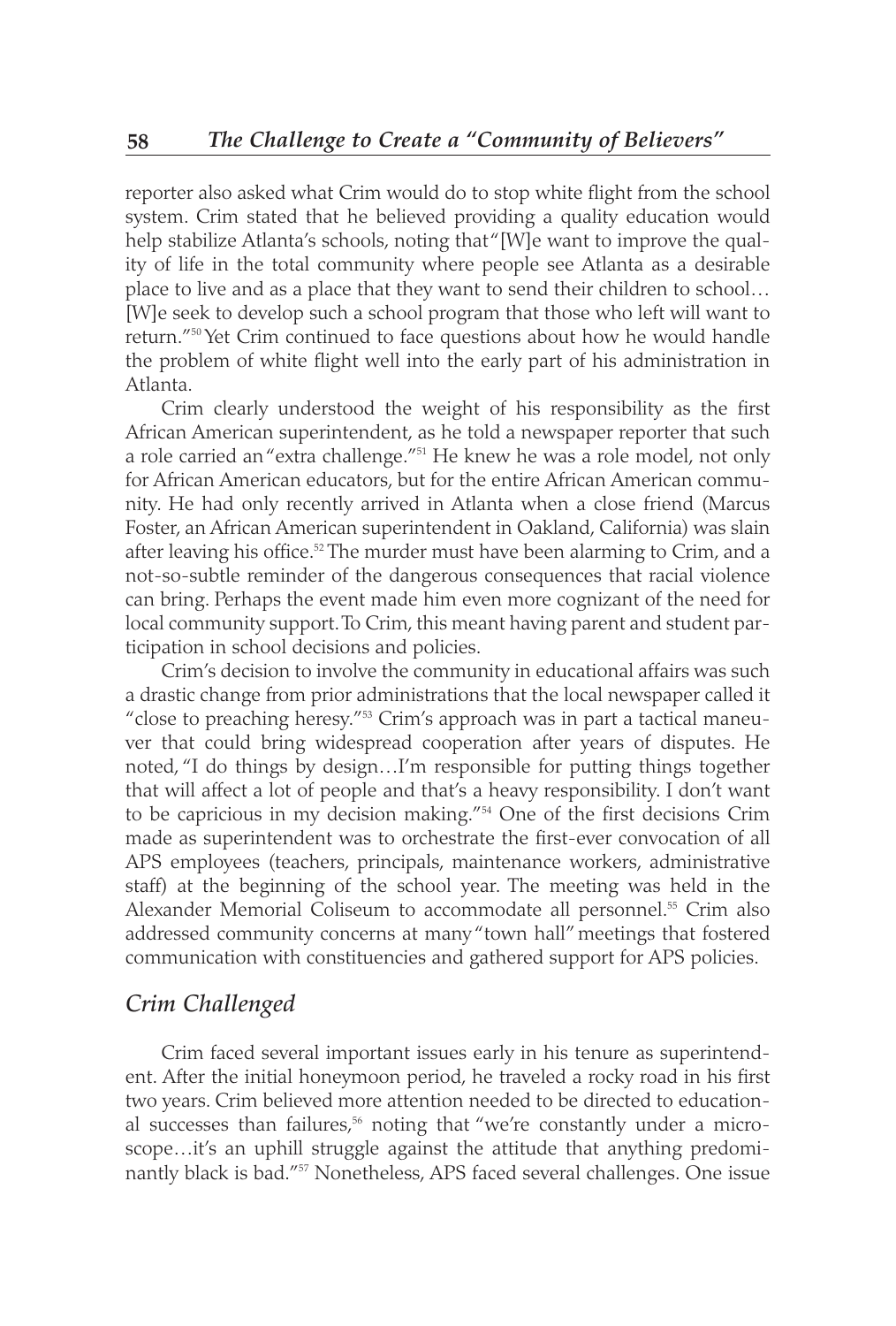of grave concern was the number of students who used illegal drugs. When a 14-year-old student was shot and killed after inhaling toxins, Crim made a public plea that "we can at least do our part in controlling these materials to minors" and asked storeowners to prohibit the sale of chemicals, such as glue and paint, to young people.<sup>58</sup> Another concern was the academic performance of students, particularly in math and reading. Atlanta school children's scores came under intense criticism because they had fallen significantly behind many schools in the state, with only fifteen percent of APS graduates continuing on to college.<sup>59</sup> Issues of corporal punishment also came before the school board. In direct contrast with several board members who supported corporal punishment, Crim opposed spanking, using a strap, or other means of bodily harm, preferring instead to appeal to students' minds.<sup>60</sup> Yet many Atlantans disagreed with his stance. Board of Education member Bill VanLandingham stated, "If my kids act up and refuse to mind, I want their bottoms spanked," an opinion that corresponded with Georgia state law.<sup>61</sup>

By March 1974, Crim faced open public criticism.<sup>62</sup> The nine member, predominantly African American Board of Education complained that it was not being informed of the superintendent's administrative decisions. June Cofer, a white veteran board member, suggested that perhaps Crim was trying to please too many people. Another contentious issue occurred when some (mostly white) parents initiated the creation of the system's first open—or unstructured—school, reflecting a 1960s innovation that traditionalists criticized in the 1970s.  $\Box$ d members suspected the parents' support of the open school was a mea $\sum$  avoiding busing.<sup>63</sup> Crim also faced opposition when Julie Sterlinan—administrative aide to Maynard Jackson, Atlanta's first Africal $\nu$  merican mayor—was granted a prohibited "out of zone" transfer for her children. Crim noted he regretted the transfer but wished board members would spend their energies on "more serious problems," which further angered some board members.<sup>64</sup>

Indications that racial issues still plagued the school system were evident in the criticism that Crim did not actively seek to hire more white teachers.<sup>65</sup> *The Atlanta Constitution* published an unflattering account of the public schools, in an article titled "City in Crisis." Crim responded that he questioned whether the schools faced a crisis or a challenge.<sup>66</sup> In a methodical and logical manner, he delineated the six objectives of the school system and the means by which the objectives were to be accomplished. Stating that demonstration of improvement in student learning was paramount, Crim provided statistical evidence of gains already achieved, such as an increase in student achievement scores on the 1974 Iowa Test of Basic Skills (ITBS). Other objectives included the creation of a reading center to train faculties, a grant to establish reading and math centers in nineteen schools, a curriculum revision project, a monthly newspaper to facilitate communication, the development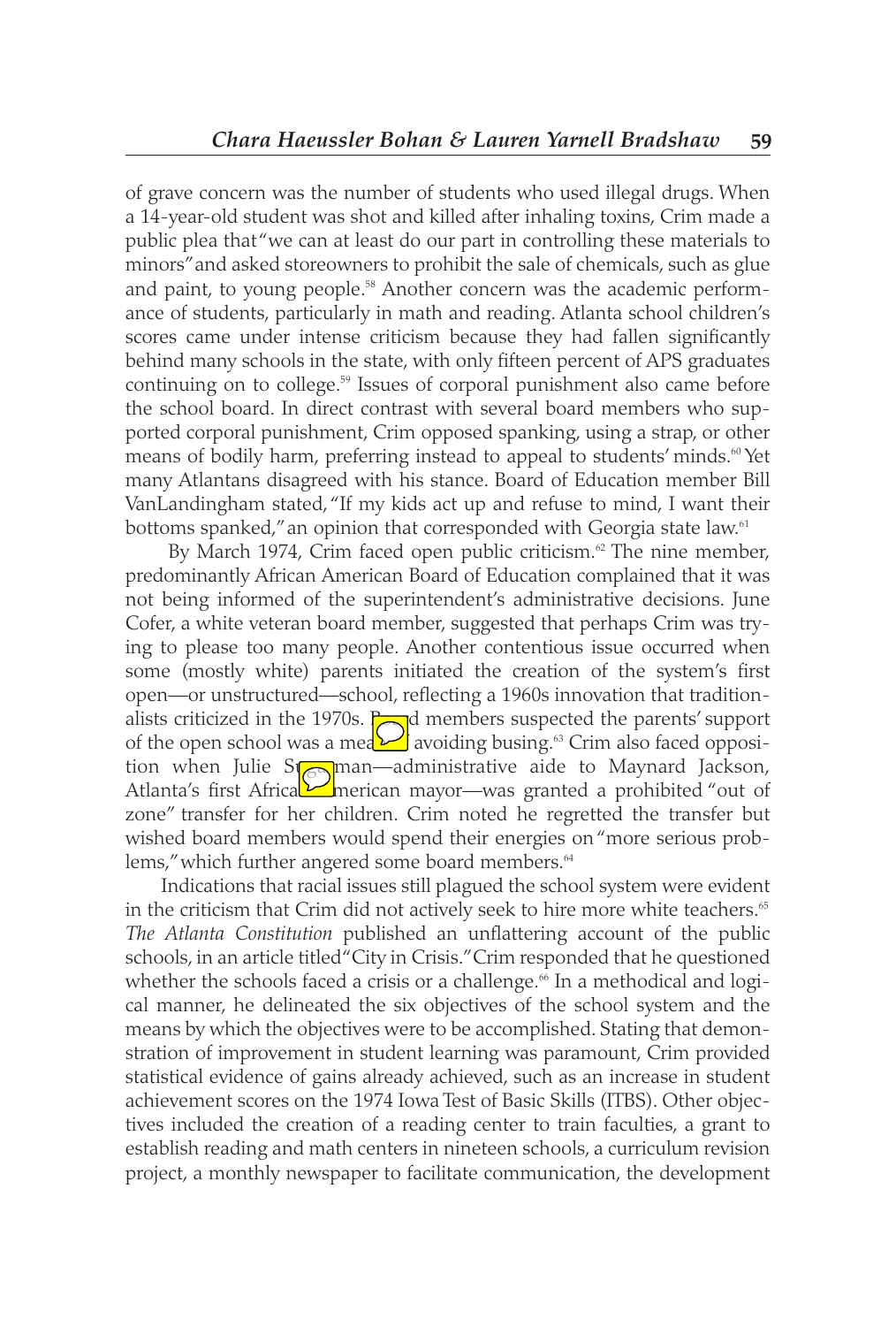of a Parent Handbook, and an APS facts brochure. The objectives were accomplished despite financial cutbacks in the system due to declining enrollment.

Crim also responded to claims that the APS was heavy with administrators by noting that the system would be in compliance with the state guidelines for appropriate staff ratios for the 1975-76 school year.<sup>67</sup> When *The Atlanta Journal* published an article that was critical of APS, the chairman of the NAACP Education Committee, Nathaniel Ingram, responded that the series was intentionally planned to discredit Crim. Ingram further noted that the article revealed the prejudice of the newspaper's source, who referred to Crim as an "SOB." Ingram argued that the history of inequities in the school system were longstanding issues for APS, not Crim and his administration.<sup>68</sup>

Interestingly, criticism of Crim ceased when he became one of five candidates interviewed for superintendent in the Chicago Public Schools.<sup>69</sup> Chicago had been Crim's home, so he was drawn to the position. In order to assure Crim of their satisfaction with his performance in APS, the Atlanta Board of Education passed a unanimous vote of confidence in hopes of retaining his services.<sup>70</sup> After the Chicago interview, and the vote of confidence, Crim withdrew his name as a candidate. He discussed the matter with his wife and family and decided it would be best to remain in Atlanta.<sup>71</sup>

#### *Crim Acclimated*

Crim's support in Atlanta increased after he decided to stay in the city. In 1976, the Georgia House of Representatives commended him for his outstanding service and dedication to the children of Georgia.<sup>72</sup> Some criticized him as a complacent leader because he was soft-spoken and never lost his temper. This accusation was countered by his former colleagues, who said Crim's manner was a testament to his unfailing professionalism and faith in Christian principles such as "turn the other cheek." In the mid-1970s the U. S. was in an economic recession, and school systems experienced monetary restraints. For urban school systems such as Atlanta, declining enrollments exacerbated financial problems. Crim had to close many schools, in 1976 setting a record with the closure of fifteen school buildings.<sup>73</sup> The closings caused Reverend Benjamin Bickers, an African American minister, to curse at Crim, shouting, "You're the lowdownest SOB I've ever met. We're going to get rid of you, n——-, if it's the last thing we do."74 Crim remained calm, did not respond, and eventually was escorted from the board meeting by school officials. Remarking on the event, Crim noted that he "may be soft-spoken but he knows how to say no" and will continue to treat people "with the kind of respect and dignity that a person deserves."75

Financial concerns did not end with school closings; decreasing revenues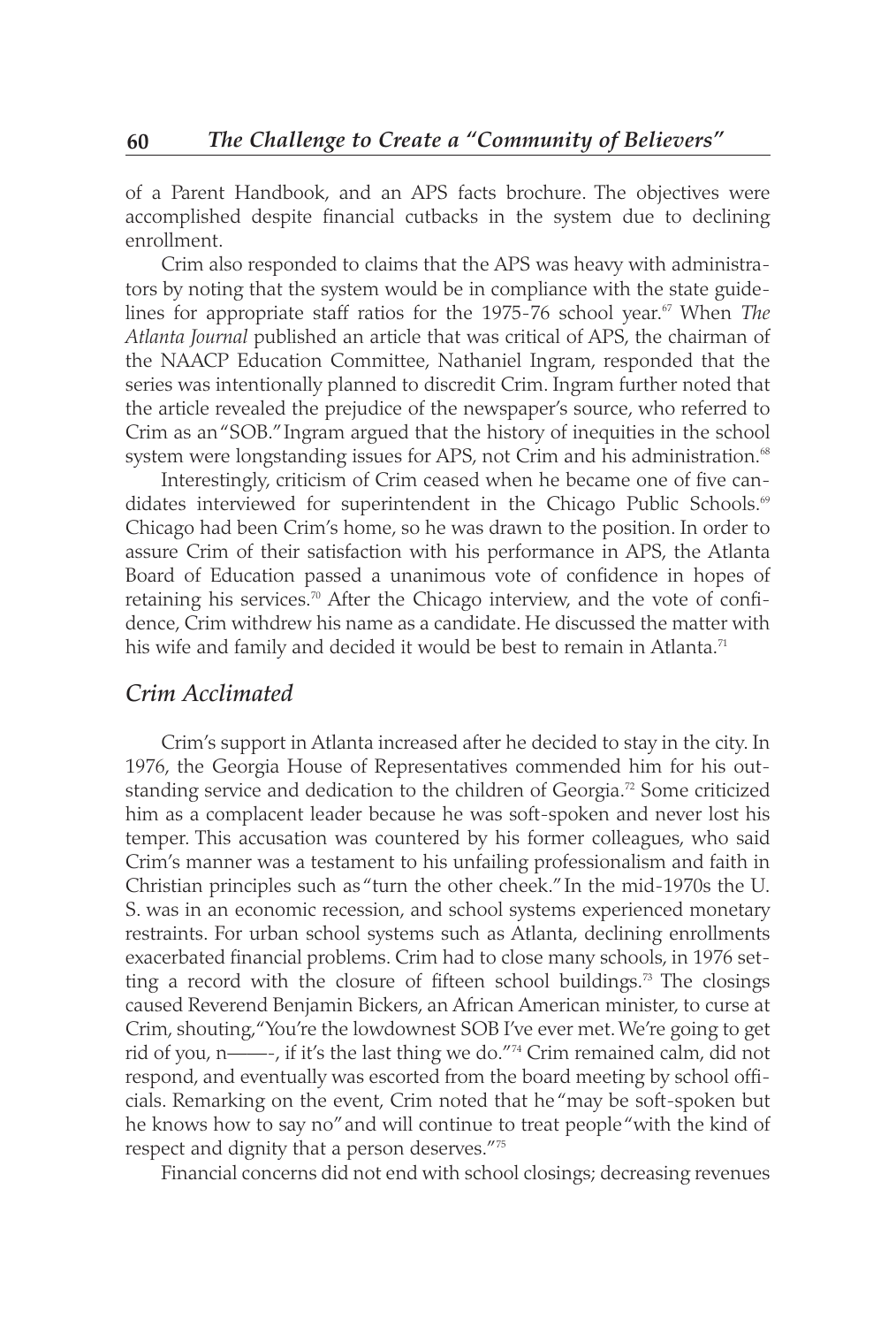also meant labor problems with both teachers and non-instructional personnel. In fact, the State, County and Municipal Employees Union waged a short strike in response to cutbacks. Declining student achievement and white flight remained ongoing concerns. Despite these challenges, Crim remained focused on the goal of educating Atlanta's children with the support of the community. He earned reappointment to a second term in 1977.<sup>76</sup>

Crim received widespread recognition from his leadership of the APS and in 1978 was invited to join a national task force to address the problems of urban education. Members included Jesse Jackson and several other prominent leaders.77 The same year, Crim was one of twelve U. S. educational leaders invited by the Republic of China (Taiwan) to tour Chinese schools. Crim's delegation was only the sixth to be invited to the country.<sup>78</sup> After going to Taiwan in December 1980, Crim wrote an APS report about his visits to K-12 and normal schools.<sup>79</sup> He concluded that the spiritual wealth of the Taiwanese people was more important than the economic wealth of its people. He admired Taiwan's educational community and criticized the United States for being too individualistic in its educational goals. In 1983, Crim spoke to the U. S. Senate's Subcommittee on Education in response to the National Commission on Excellence in Education's report, "A Nation at Risk." Crim outlined how his strategies for school improvement began with "establishing expectations" and "convincing all the relative groups in the city," adding that these expectations "can be made to work."<sup>80</sup> Crim's vision for APS would continue to focus on encouraging all Atlantans to join as stakeholders in the education of children.

#### *Crim's Educational Philosophy: A "Community of Believers"*

 $\bigcap$  im believed that involving the community was essential to the success of the APS. From the beginning of his tenure in Atlanta, the merging of system-wide decisions with community involvement distinguished him from his predecessor. In 1974-1975 Crim held town hall style meetings in which he met with over ten thousand citizens to discern the community's goals for the school system. The feedback suggested four priorities: increase competency in reading, writing, speaking, listening, and basic mathematic skills; facilitate better job placement; guarantee the equal disbursement of resources to all city schools; and improve communication, not only with the public, but with students and fellow staff members.<sup>81</sup>

Crim believed the needs of the community should remain a priority of the school system, for without local aid the schools would fail. He found support for his initiatives from one of Atlanta's educational and civil rights leaders, Dr. Benjamin Mays, president of Morehouse College for 27 years.<sup>82</sup> Like Crim, Mays had graduated from the University of Chicago; he later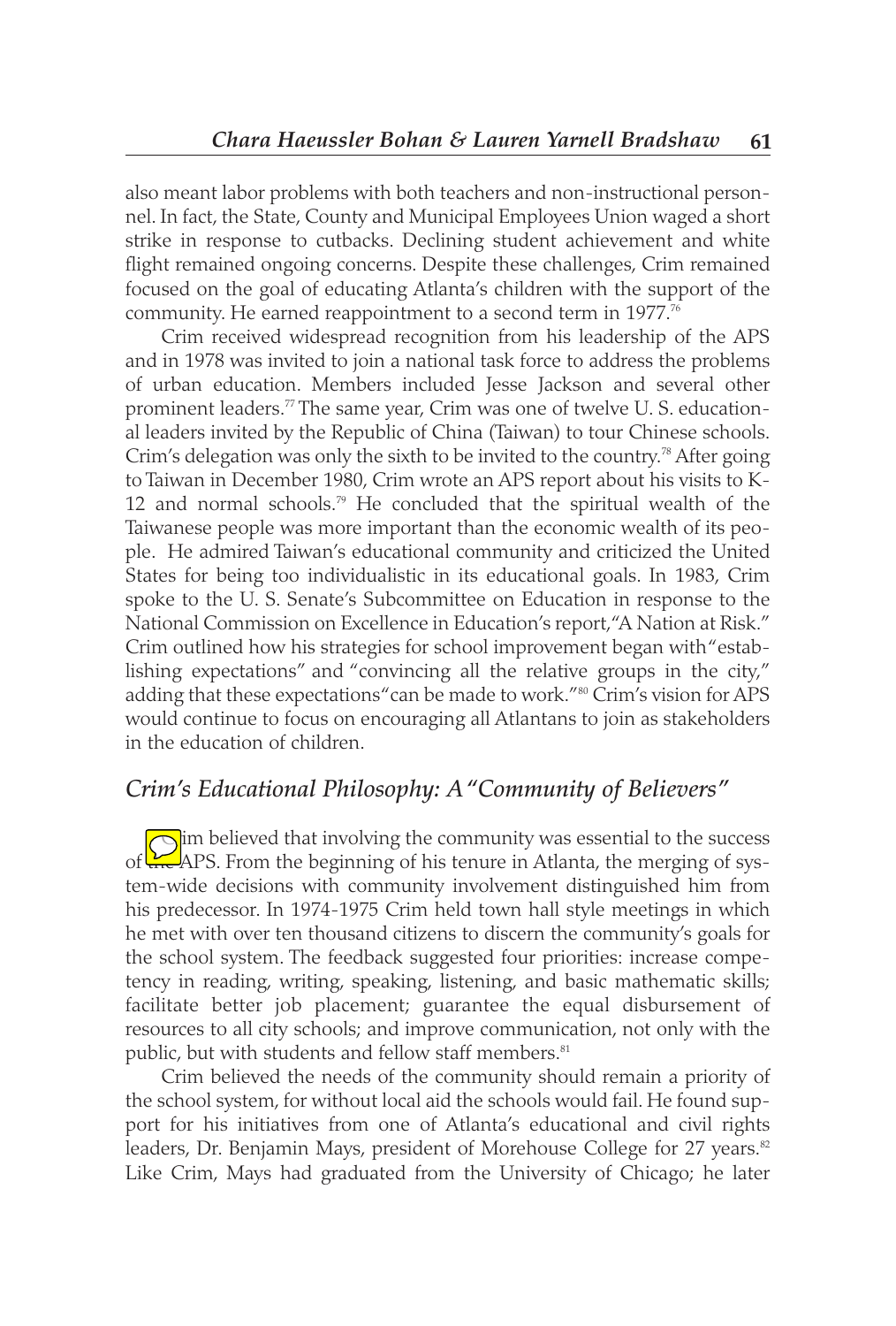served as president of the Atlanta Board of Education.<sup>83</sup> Mays was also a prominent civil rights leader who advised Dr. Martin Luther King, Jr. and U.S. Presidents Lyndon Johnson and Jimmy Carter. Fourteen years before Crim arrived in Atlanta, Mays had already addressed African American education in a 1959 issue of *The Journal of Negro Education* when he noted that "the Negro community, particularly the leadership in the Negro Community, should be more than theoretically concerned with the excessive rate of delinquency among Negro youth…" and that "whether he accepts it or not, some leadership and responsibility are thrust upon every Negro who rises up above the masses."84 Mays' and Crim's friendship became an essential element in the educational community Crim is credited for fostering in Atlanta. Their partnership helped to encourage what Crim would later term a "community of believers" to promote success and change in the Atlanta Public Schools. Crim noted that after supporting his initial appointment as superintendent of APS, "Mays took me under his protective wings and shared with me his profound knowledge and wisdom" which gave him the ability to bring stability back to APS.<sup>85</sup>

While many saw the partnership between Mays and Crim as an asset for APS, they were sometimes criticized for excessively dominating the school board. In 1979 the Southern Center for Policy Studies at Clark College commissioned the report, "Consensus Politics in Atlanta School Board Decision Making, 1974-1978," which implied that Crim was able to dominate school board decisions with the assistance of Mays, and that the school board was a "legitimizing rather than a policy-making entity." In addition, the report claimed there was little public participation in school board matters, a critique that came as a shock to the administration, considering the substantial increase of community involvement since the beginning of Crim's tenure in Atlanta.<sup>86</sup>

Crim, Mays, and several school board members quickly came to their own defense. Crim stated he "violently disagreed" with the study, and joked that at times he wished that it could be true, but it was simply not the case. Crim added that a few years earlier he was criticized for "wavering" too much, but now he was accused of the opposite disposition.<sup>87</sup> Board member Carloyn Crowder stated that Crim was not given too much power, but that as he was the top administrator he was "expected to implement policies of the board and delegate them."<sup>88</sup> Mays contributed to the debate by remarking that he knew of no other "board of education that checks with the community, parents, and superintendent [more] than the board of education in Atlanta."<sup>89</sup> Nevertheless, parent organizations and all three Atlanta school professional employee organizations came out in support of the report, indicating they felt left out of some decisions. Crim would have to continue to work more towards creating his "community of believers" in APS over the next few years.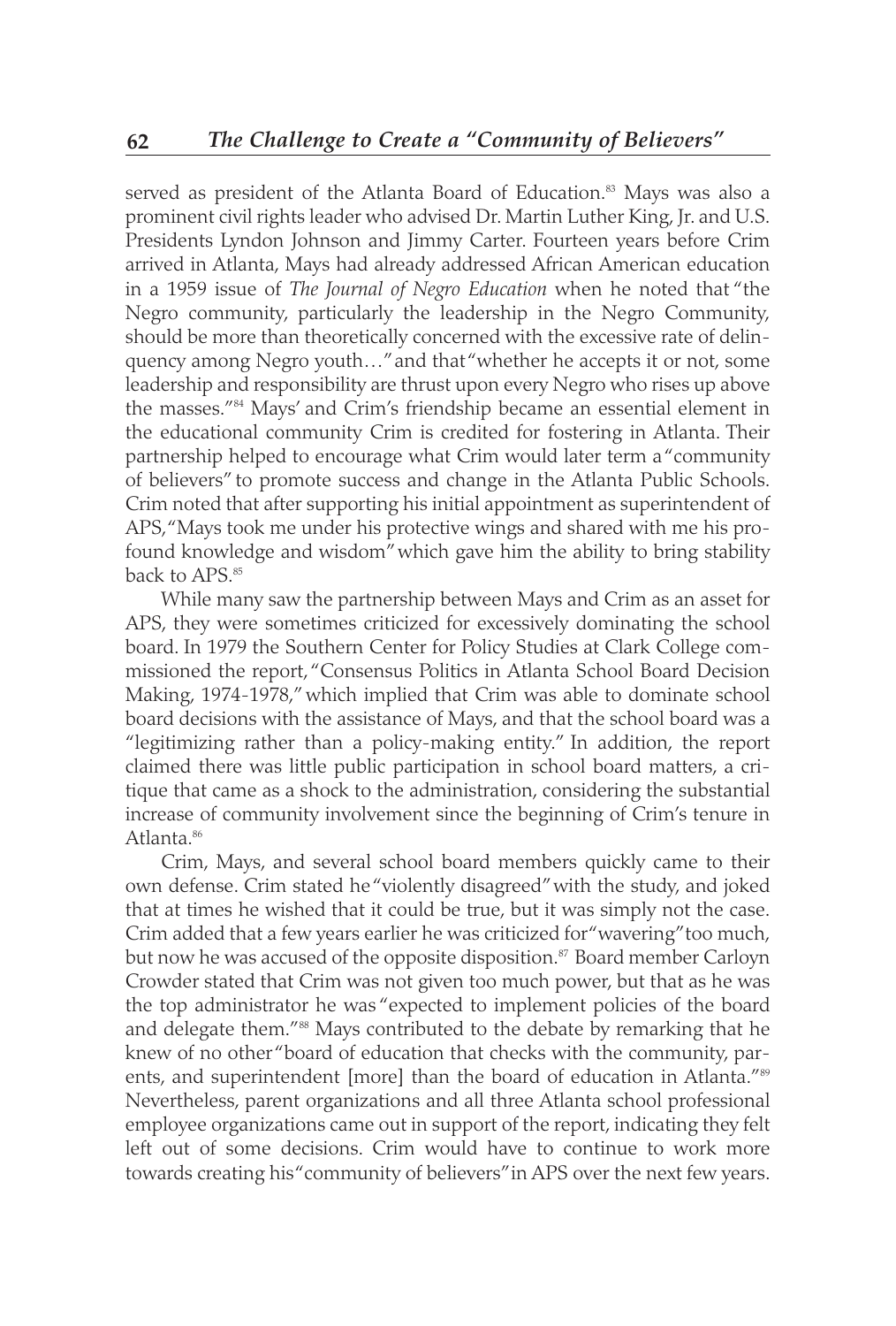Although faith was beginning to be restored in the school system, the critique highlighted the fact that there remained some non-believers within the community.

Two years later Crim detailed how the citizens of Atlanta were transforming themselves into "a community of believers." In a report he highlighted the accomplishments and challenges that APS experienced since his appointment as superintendent. Crim identified the groups of important stakeholders within the community that, through their actions, were becoming believers. He cited students, parents, administrators, teachers, media, religious groups, institutions of higher education, the Atlanta Chamber of Commerce, and several local businesses. For example, Cola-Cola executives had visited sixth and seventh grade classes; Delta Airlines donated stocks to high-achieving students; and Ford Motor Company provided cars to be used in auto shop classes. Crim expressed appreciation for the monetary support from the local companies but, more importantly, saw their support as a testament that the community was restoring its faith in its public schools. Crim summarized his beliefs in the final paragraph:

Children in Atlanta are increasingly supported by a community of believers. They are regularly shown evidence that adults from all walks of life care. Children are given more opportunities to express themselves on the goals and objectives which they set for themselves and are established for them by others. Students are being challenged to succeed. Atlanta is a city of believers in children.<sup>90</sup>

The common thread throughout Crim's years as superintendent was his shared vision for creating "A Community of Believers."<sup>91</sup>

#### *Conclusion*

Alonzo Crim retired after fifteen years as superintendent of the Atlanta Public Schools. Considering the brevity of most superintendencies in recent years (with almost half of the superintendents exiting their positions within three years), Crim's staying power at APS establishes that he enjoyed a certain amount of success as a leader.<sup>92</sup> Improvement did not occur immediately, as Crim realized that "we can't institute too many changes at once. We have to concentrate on one at a time… we cannot handle dramatic progress. We can't stretch our staffs with expectations of high performance on every level all at once."<sup>93</sup> He believed that real improvements required high expectations, but understood that all of the needed changes could not occur simultaneously without sacrificing quality.

Unfortunately for APS, integration was never truly accomplished during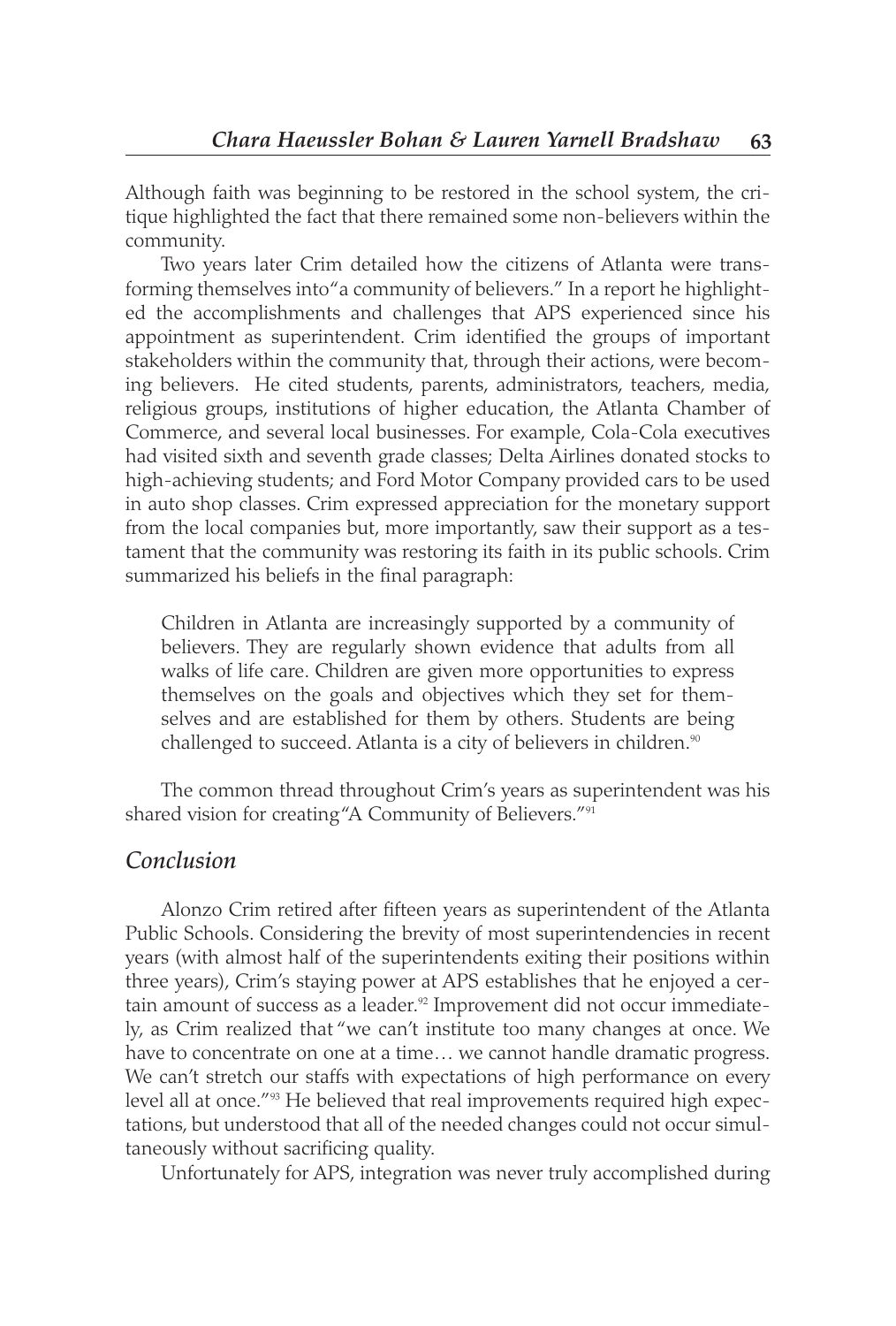Crim's tenure or after. During 2010-2011, the APS enrollment was eighty-six percent African American, eight percent Caucasian, four percent Hispanic, and two percent Multiracial, Asian, and American Indian, with seventy-five percent of the students receiving free or reduced lunch.<sup>94</sup> The demographics of APS do not reflect the demographics of the city, nor of the metropolitan area. But what do these numbers indicate about Crim's contributions to the system he led? In 1980, he replied to a report by attorney Margie Pitts Hanes, who claimed that "education in Atlanta's predominantly African American system is inferior."<sup>95</sup> Crim stated that "what is inferior in Atlanta and in our nation is citizens' ability and will to nurture and maintain desegregated communities to populate Atlanta and the nation's schools..." He urged citizens not to "blame the children for adult failures" or "blame the Atlanta Public Schools" for this situation.<sup>96</sup> Crim could not solve all the challenges posed by white flight, but he could call attention to the need for community support of public schools.

According to Matthew Lassiter, the greatest challenge civil rights leaders faced were not the virulent racists who threw rocks, but the "silent majority" of middle-class whites who embraced colorblind values but maintained allwhite enclaves and schools.<sup>97</sup> The dream of integration remains elusive today, but is a sacred tenet nonetheless. Alonzo Crim faced enormous hurdles, but never lost sight of his belief that quality education for all children would strengthen not only the Atlanta Public schools, but the Atlanta community as a whole.

Historians need to explore the untold stories of educators who furthered the cause of civil rights in the post-*Brown* era.<sup>98</sup> While Atlanta faced many obstacles during this period, its experience with white flight was similar to that of many cities throughout the United States. African American educators who became superintendents of large urban school districts in the 1970s demonstrated varying degrees of success and failure in leading systems that had been weakened by opposition to desegregation. Today Crim's legacy is remembered at the Alonzo Crim Urban Education Center in Atlanta, which ensures "the availability of a prosperous and equitable school environment for our children who are least-served by urban schools so as to empower them and optimize the life chances of these children and families."<sup>99</sup>

#### *Notes*

<sup>1</sup> Derrick Bell, *Silent Covenants: Brown v. Board of Education and the Unfulfilled Hopes for Racial Reform* (New York: Oxford University Press, 2004); D. J. Carter, S.M. Flores, and R.J. Reddick, ed., *Legacies of Brown; Multiracial Equity in American Education* (Cambridge: Harvard Educational Review, 2004); Vincent Harding, *Hope and History: Why We Must Share the Story of the Movement* (Maryknoll: Orbis Books, 1990); Tamar Jacoby, *Someone Else's House: America's Unfinished Struggle for Integration* (New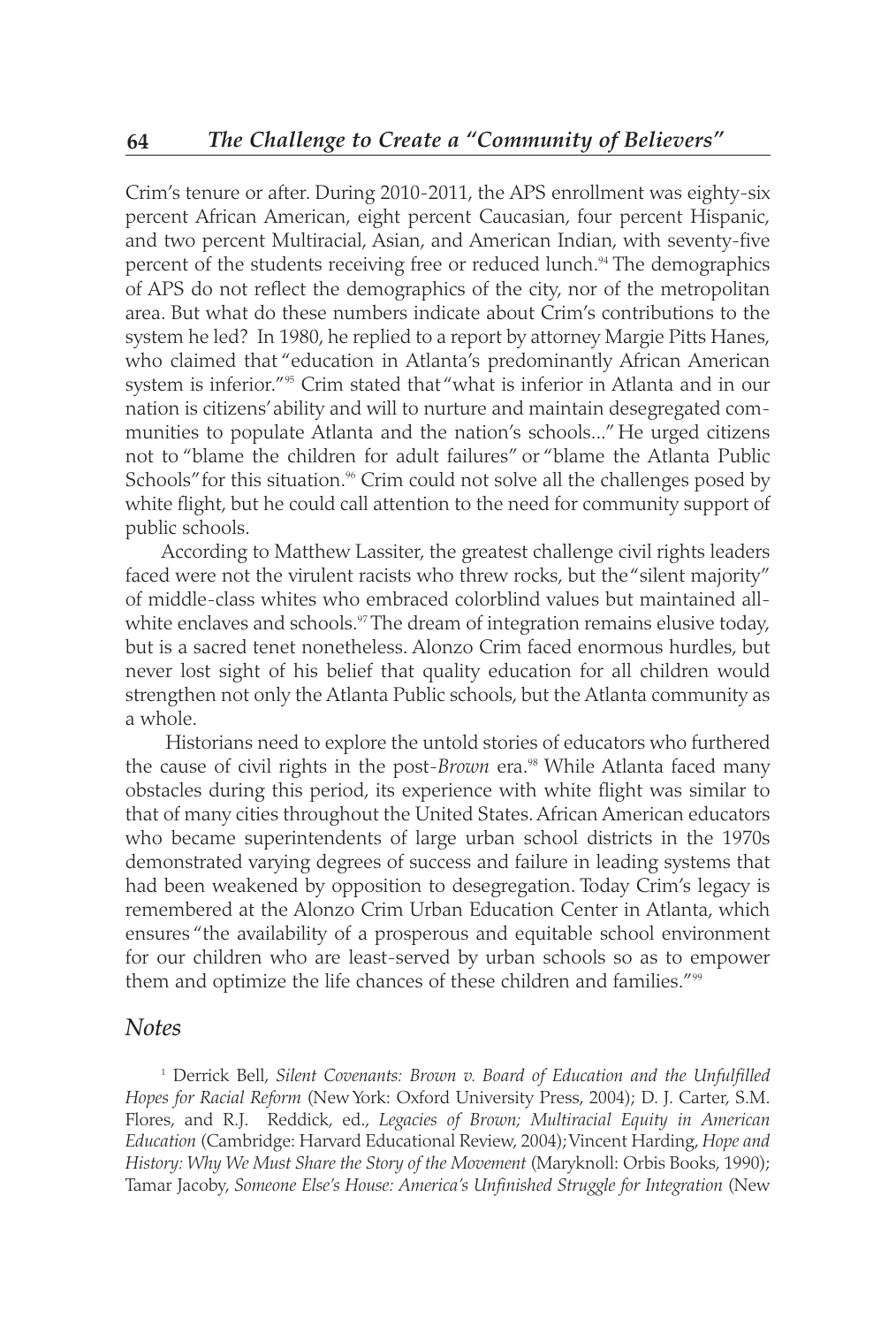York: The Free Press, 1998); Richard Kluger, *Simple Justice; the History of Brown v. Board of Education, the Epochal Supreme Court Decision That Outlawed Segregation, and of Black American's Century-Long Struggle for Equality under Law* (New York: Random House, Inc., 1975).

<sup>2</sup> Alonzo Crim Papers, Atlanta Public School Archives, Carver High School, 1973- 1988 (hereafter cited as Crim Papers); Steve Stewart, "School Panel Nominates Crim," *Atlanta Constitution*, June 26, 1973, Crim Papers.

<sup>3</sup> Research Atlanta, *Atlanta in Black and White: Racial Attitudes and Perspectives* (Atlanta, GA: Policy Research Center, Georgia State University, 1992); David L. Sjoquist, ed., *The Atlanta Paradox* (New York: Russell Sage Foundation, 2000); David M. Smith, "Inequality in Atlanta, Georgia 1960-1980," *Occasional Paper No. 25* (London: Queen Mary College University of London: Department of Geography and Earth Science, 1985); Theopia Johnson Tate, "Black Elected and Appointed Officials in Atlanta: An Exploratory Analysis," (master's thesis, Georgia State University, 1973).

<sup>4</sup> This section adapted from, Christine Woyshner and Chara Bohan, introduction to *Histories of Social Studies and Race*, eds. Christine Woyshner and Chara Bohan (New York: Palgrave, 2012), 1-17.

<sup>5</sup> For example, Ronald Butchart, *Schooling the Freed People: Teaching, Learning, and the Struggle for Black Freedom 1861–1876* (Chapel Hill, NC: University of North Carolina Press, 2010); James D. Anderson, *The Education of Blacks in the South, 1860–1935* (Chapel Hill, NC: University of North Carolina Press, 1988).

<sup>6</sup> See for example, Adam Fairclough, *A Class of Their Own: Black Teachers in the Segregated South* (Cambridge, MA: Belknap Press of Harvard University Press, 2007); Adam Fairclough, *Teaching Equality: Black Schools in the Age of Jim Crow* (Athens, GA: University of Georgia Press, 2001); Vanessa Siddle Walker, *Hello Professor: A Black Principal and Professional Leadership in the Segregated South* (Chapel Hill, NC: University of North Carolina Press, 2009); Vanessa Siddle Walker, *Their Highest Potential: An African American School Community in the Segregated South* (Chapel Hill, NC: University of North Carolina Press, 1996); Stephanie J. Shaw, *What a Woman Ought to Be and to Do: Black Professional Women Workers during the Jim Crow Era* (Chicago: University of Chicago Press, 1996).

<sup>7</sup> For example, David S. Cecelski, *Along Freedom Road: Hyde County, North Carolina, and the Fate of Black Schools in the South* (Chapel Hill, NC: University of North Carolina Press, 1994); Derek Bell, *Silent Covenants: Brown v. Board of Education and the Unfulfilled Hopes for Racial Reform* (New York: Oxford University Press, 2004).

<sup>8</sup> Jeffery Mirel, *The Rise and Fall of the Urban School System: Detroit, 1907-1981, Second Edition* (Ann Arbor, MI: University of Michigan, 1999).

<sup>9</sup> Wayne Urban, *Black Scholar; Horace Mann Bond, 1904-1972* (Athens, GA: University of Georgia Press, 1992), Stephanie Van Hover, "Deborah Partridge Wolfe Contributions to Social Education" (PhD diss., University of Florida, 2001), Vanessa Siddle Walker, *Hello Professor: A Black Principal and Professional Leadership in the Segregated South* (Chapel Hill, NC: University of North Carolina Press), Randell Maurice Jelks, *Benjamin Elijah Mays: Schoolmaster of the Movement* (Chapel Hill, NC: University of North Carolina Press, 2012).

<sup>10</sup> The National Alliance of Black School Educators, http://www.nabse.org/aboutus.html (accessed June 1, 2013).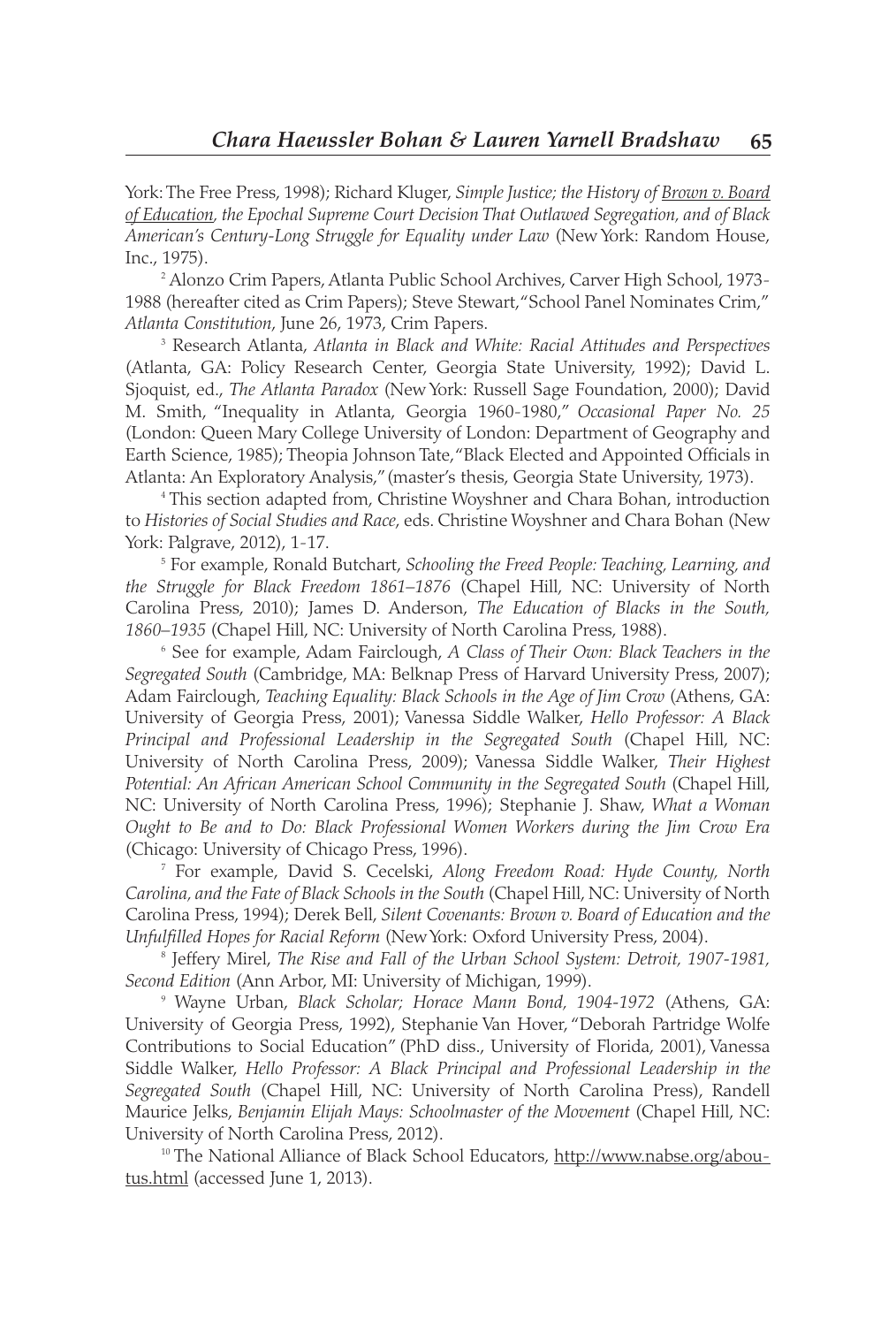<sup>11</sup> Caroline Eick, "Oral Histories of Education and the Relevance of theory: Claiming New Spaces in a Post Revisionist Era," *History of Education Quarterly 51* (May 2011), 150-183; Wayne Urban, "Black Subject, White Biographer," in *Writing Educational Biography: Explorations in Qualitative Research*, ed. Craig Kridel, (New York: Garland Publishing Inc., 1998); Peter Novick, *That Noble Dream: The Objectivity Question and the American Historical Profession*, (Cambridge: Cambridge University Press, 1988).

<sup>12</sup> "Alonzo A. Crim," in *Outstanding Educators Is America* (New York: The Academy of American Educators, 1974); Alonzo Crim, "Educating All God's Children," in *Reflections: Personal Essays by 33 Distinguished Educators*, ed. Derek L. Burleson (Bloomington, IN: Kappa Delta Pi Educational Foundation, 1991); "Confidential Resume of Alonzo A. Crim," 1973, Crim Papers; Tate, "Black Elected and Appointed Officials in Atlanta: An Exploratory Analysis."<br><sup>13</sup> Alonzo Crim, "School Opening Address August 25, 1982," Crim Papers.

<sup>14</sup> Crim, "Educating All God's Children," Crim Papers, 85.

<sup>15</sup> "Confidential Resume of Alonzo A. Crim," Crim Papers; Susan Crim McClendon, "Oral History Interview with Susan Crim McClendon," (Atlanta, GA: Georgia State University, 2006).

<sup>16</sup> Crim, "Educating All God's Children," Crim Papers, 86.

<sup>17</sup> Susan Crim McClendon, "Oral History Interview with Susan Crim McClendon;" John Goodlad, *A Place Called School*, (1984; repr., New York: McGraw-Hill, 2004), 271-320.

<sup>18</sup> McClendon, "Oral History Interview with Susan Crim McClendon."

<sup>19</sup> "Confidential Resume of Alonzo A. Crim," Crim Papers.

<sup>20</sup> Veron Jarrett, "Dr. Crim: A Happy Man," *The Atlanta Constitution*, Oct. 5, 1973, Crim Papers; Bruce Galphin, "The Education of Dr. Crim," *Atlanta Magazine*, Nov. 1973, Crim Papers.

<sup>21</sup> Crim, "Educating All God's Children," Crim Papers, 91.

<sup>22</sup> McClendon, "Oral History Interview with Susan Crim McClendon."

<sup>23</sup> McClendon, "Oral History Interview with Susan Crim McClendon;" Ayanna Abdullah and Bill Cutler, "Interview with Alonzo Crim," *The Atlanta Voice*, Aug. 4, 1973, Crim Papers, 1-2.

<sup>24</sup> Junie Brown, "Community Link to Schools Sought," *Atlanta Journal*, June 21, 1973, Crim Papers.

 $25$  James C. Cobb, "Segregating the New South: The Origins and Legacy of Plessy v. Ferguson," *Georgia State University Law Review* 12, no. 4 (1995).

 $25$  Gregory Mixon, "'Good Negro, Bad Negro:' The Dynamics of Race and Class during the 1906 Race Riot," *Georgia Historical Quarterly* (Fall 1997): 593-621.

<sup>27</sup> Ronald Bayor, *Race and the Shaping of Twentieth-Century Atlanta* (Chapel Hill: University of North Carolina Press, 1996), 221-251; Nancy Curtis, *Black Heritage Sites; and African American Odyssey and Finder's Guide* (Ebook Collections: American Library Association, 1996), 86.

<sup>28</sup> *Vivian Calhoun v. A.C. Latimer*, Southeast Region National Archives and Records Administration (1958).

<sup>29</sup> David Andrew Harmon, *Beneath the Image of the Civil Rights Movement and Race Relations* (New York: Garland Publishing Inc., 1996), 251-254.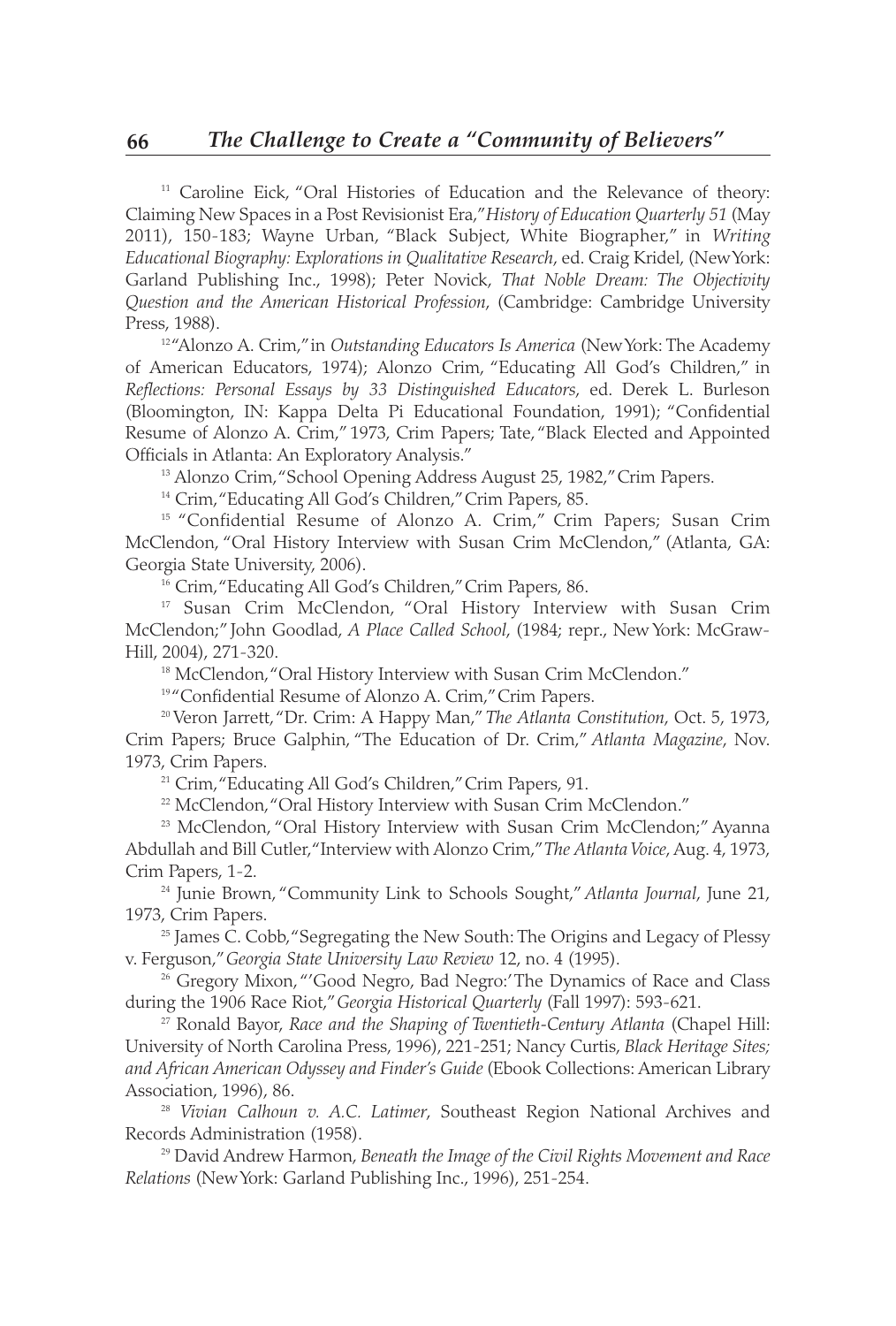<sup>30</sup> Harmon, *Beneath the Image of the Civil Rights Movement and Race Relations*, 253- 254; David Firestone, "The Census Shows Growth in Atlanta's Population," *The New York Times*, Mar. 23, 2001; U.S. Census Bureau, *General Population Characteristics for Georgia, 1960*, Table 21, 69; U.S. Census Bureau, *General Population Characteristics for Georgia, 1970*, Table 23, 69.

<sup>31</sup> Alton Hornsby, "Black Public Education in Atlanta, Georgia, 1954-1973: From Segregation to Segregation," *The Journal of Negro History* 76, no. 1/4 (1991): 30-36.

<sup>32</sup> Hornsby, "Black Public Education in Atlanta, Georgia, 1954-1973: From Segregation to Segregation," 21, 42; Bayor, *Race and the Shaping of Twentieth-Century Atlanta*, 221-251. 33 Harmon, *Beneath the Image of the Civil Rights Movement and Race Relations*, 251-

252.

<sup>34</sup> Ibid., 257; Junie Brown, "Leston Indicates Plan to Retire Soon," Atlanta Journal, Oct. 18, 1973, Crim Papers.

<sup>35</sup> Charles Paul Garofalo, "Sons of Henry Grady; Atlanta Boosters of 1920s," Journal of Southern History (May 1976): 187-191.

<sup>36</sup> Harmon, Beneath the Image of the Civil Rights Movement and Race Relations, 253-254.

<sup>37</sup> Ibid, 248; Hornsby, "Black Public Education in Atlanta, Georgia, 1954-1973: From Segregation to Segregation," 26.

<sup>38</sup> Jon Nordheimer, "NAACP Shifts in School Fight," *The New York Times*, Feb., 25, 1973. 39 Hornsby, "Black Public Education in Atlanta, Georgia, 1954-1973: From

Segregation to Segregation," 35-38.

<sup>40</sup> Rogers and Stewart, "Like Potential, Board Commitment - Crim," Crim Papers.

<sup>41</sup> Hornsby, "Black Public Education in Atlanta, Georgia, 1954-1973: From Segregation to Segregation," 39.

<sup>42</sup> Arnold H. Heller, "A Study of the Atlanta Public Schools Ethnic Heritage Studies Project's Staff Development: Processes, Multiethnic Student Resources, and Multicultural Press," in *Dissertation* (Atlanta: Georgia State University, 1978), 22; Randal Jelks, *Benjamin Elijah Mays: Schoolmaster of the Movement*, (Chapel Hill: UNC Press, 2012), 217-218.

<sup>43</sup> Harmon, *Beneath the Image of the Civil Rights Movement and Race Relations*, 257.

<sup>44</sup> Junie Brown, "School's Chief Choice Narrowed to Two Men," *Atlanta Journal*, June, 19 1973, Crim Papers.

<sup>45</sup> Stevie Stewart, "Public Can Question School Post Hopefuls," *Atlanta Constitution*, 20 June, 1973, Crim Papers; *Atlanta Constitution*, "School Panel Nominates Crim," 26 June, 1973, Crim Papers.

<sup>46</sup> Junie Brown, "Community Link to Schools Sought," *Atlanta Journal*, June 21, 1973.47 *Atlanta Inquirer*, "Search Over For New School Head Atlantans Pleased," June

30, 1973, Crim Papers, *Atlanta Daily World*, "Atlanta's New Superintendent," , July 1, 1973, Crim Papers.

<sup>48</sup> Mike Wazlavek, "Immunization Lags - Crim," *Atlanta Constitution*, Nov. 28, 1973, Crim Papers.

<sup>49</sup> Steve Stewart, "Dr. Crim: Ability, Not Race, Counts," *Atlanta Constitution*, July 2,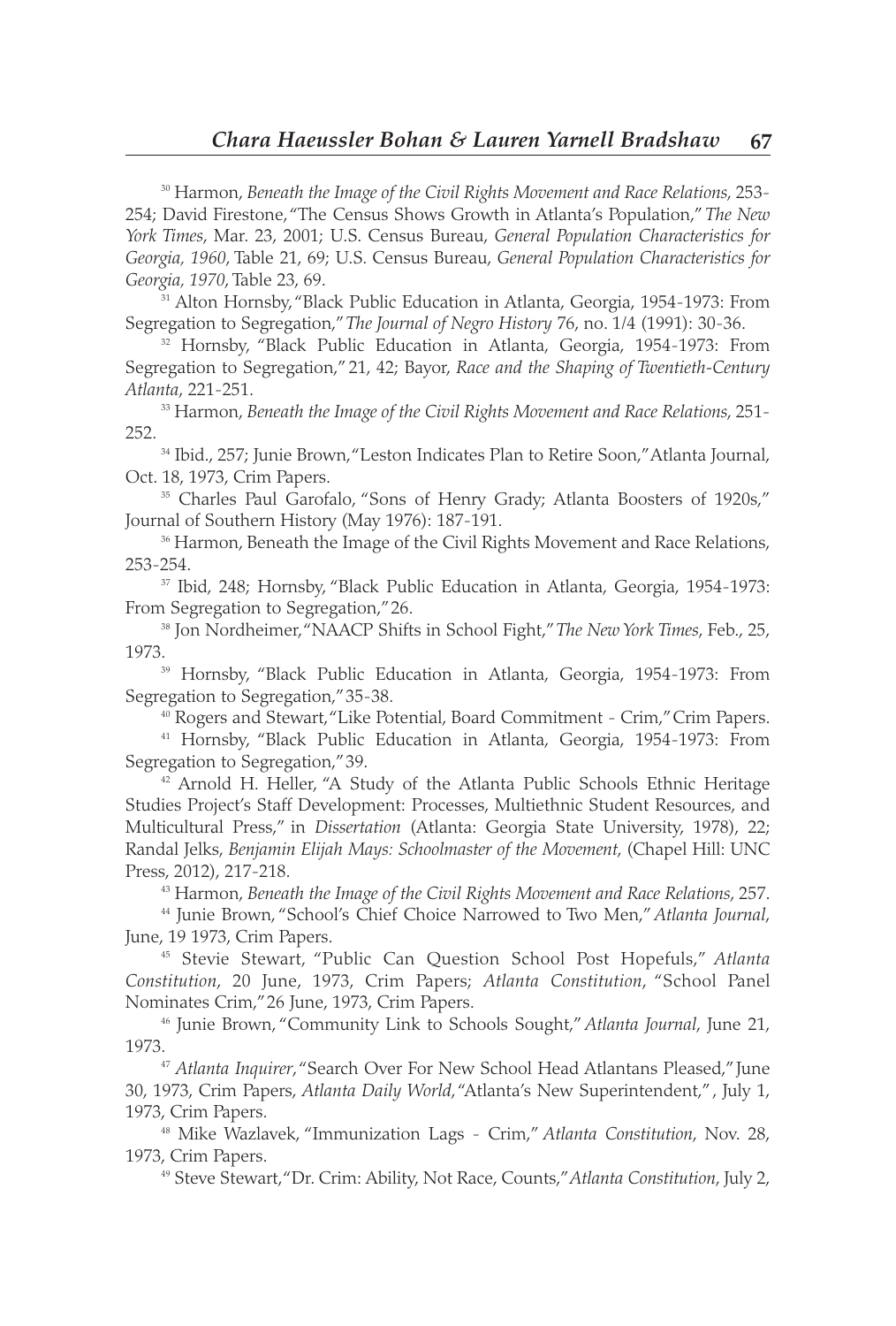1973, Crim Papers; Stewart, "School Panel Nominates Crim," Crim Papers.

<sup>50</sup> Peter Scott, "New School Chief Wants Decisions Open to Citizens," *The Atlanta Journal and Constitution*, Sept.23, 1973, Crim Papers.

<sup>51</sup> Ibid.

<sup>52</sup> David Morrison, "Educator's Slaying Hit by Crim," *Atlanta Constitution*, 8 Nov., 1973, Crim Papers.

53 Scott, "New School Chief Wants Decisions Open to Citizens," Crim Papers.

<sup>54</sup> Sarah Dunbar, "Dr. Alonzo A. Crim," Crim Papers.

<sup>55</sup> Bruce Galphin, "The Education of Dr. Crim," Crim Papers.

<sup>56</sup> Steve Stewart, "Stress Gains, Crim Says," *Atlanta Constitution*, Aug. 21, 1973, Crim Papers.

<sup>57</sup> Flora Mae Geiser, "Alonzo Crim,, My ministry is secular; Atlanta's School Chief Helps Youth Improve Their Lives and Build Up Hope." *The Lutheran*, Sept. 20, 1978, Crim Papers.

<sup>58</sup> Jim Stewart, "Crim Urges Action in Soaring Glue Sniffing by Pupils," *Atlanta Constitution*, Oct. 20, 1973, Crim Papers.

<sup>59</sup> Galphin, "The Education of Dr. Crim," Crim Papers; Peter Scott, "Crim Promises Better Test Scores," *The Atlanta Journal*, Dec. 4, 1973, Crim Papers; Paul West, "Crim Lists Reading, Math Goals," *Atlanta Constitution*, n.d. 1973, Crim Papers.

<sup>60</sup> Peter Scott, "Crim Defends Discipline, Behavior in City Schools," *The Atlanta Journal*, Nov. 6, 1973, Crim Papers.

<sup>61</sup> The Atlanta Journal, "Children Spanked in Atlanta Schools," Dec. 7, 1973, Crim Papers.

<sup>62</sup> *The Atlanta Journal*, "Crim's 'Open' Administration Questioned," Mar. 5, 1974, Crim Papers.

<sup>63</sup> Ronald Evans, *The Tragedy of American School Reform: How Curriculum Politics and Entrenched Dilemmas Have Diverted Us from Democracy*, (New York: Palgrave, 2011), 60-61; Ronald Barth, *Open Education and the American School*, (New York: Agathon Press, 1972), 50.

<sup>64</sup> *The Atlanta Journal*, "Crim Job as School Chief on the Line," Oct. 29, 1974, Crim Papers.

 $65$  Ibid.

<sup>66</sup> Alonzo Crim, "Crisis/Another View: Dr. Crim Speaks Out: Is It a Crisis or a Challenge?" *The Atlanta Constitution*, Apr. 3, 1975, Crim Papers.

 $67$  Ibid.

<sup>68</sup> Nathaniel Ingram and Ralph Long, "Series Is a Calculated Plan to Discredit Dr. Crim," *The Atlanta Inquirer*, Aug. 16, 1975, Crim Papers.

<sup>69</sup> "Crim Among Finalists for Chicago Post," *The Atlanta Journal*, June 26, 1975, Crim Papers; Alexis Scott Reeves, "Crim up for Chicago School Post," *The Atlanta Constitution*, June 26, 1975, Crim Papers.

<sup>70</sup> Chuck Bell, "Crim Gets Vote of Confidence," *The Atlanta Constitution*, July 9, 1975, Crim Papers; Peter Scott, "A Public Pat for Crim," *The Atlanta Journal*, July 8, 1975, Crim Papers.

<sup>71</sup> "Crim to Stay Here as School Chief," *The Atlanta Journal*, July 15, 1975, Crim Papers; Alexis Scott Reeves, "Crim out of Chicago School Consideration," *The Atlanta Constitution*, July 15, 1975, Crim Papers.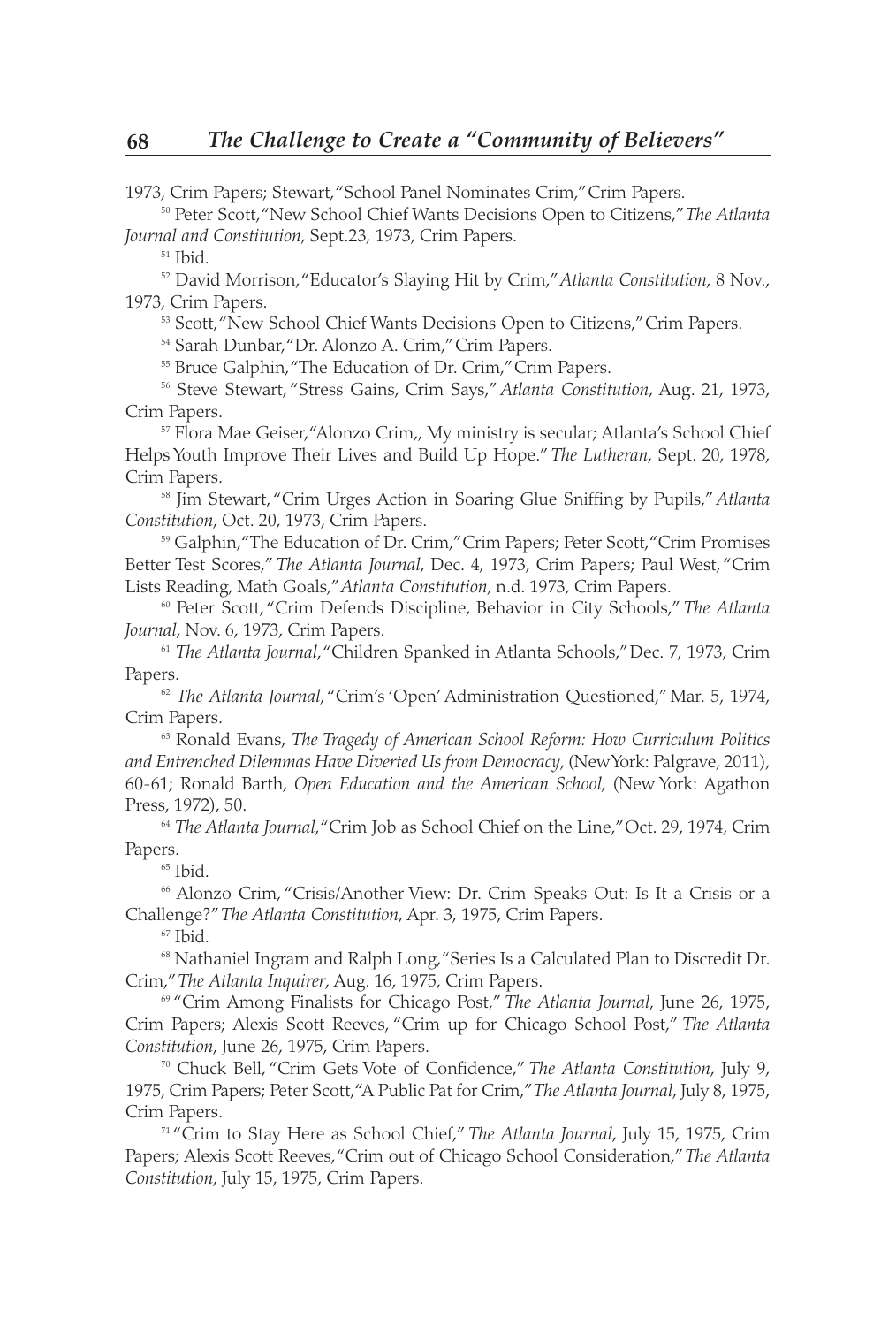72 "Alonzo Crim, Atlanta Schools Superintendent," *The Atlanta Voice*, April 3, 1976, Crim Papers.

<sup>73</sup> Jerry Schwartz and Alexis Scott Reeves, "Supt. Crim: Do 'Nice Guys Finish Last?'" *The Atlanta Constitution*, July 6, 1976, Crim Papers.

<sup>74</sup> Ibid.

 $75$  Ibid.

<sup>76</sup> Alexis Scott Reeves, "Most of Board Backs 2nd Term for Crim," *The Atlanta Constitution*, Nov. 24, 1976, Crim Papers; *The Atlanta Constitution*,"Board Reappoints Crim School Superintendent," Jan. 11, 1977, Crim Papers.

<sup>77</sup> "Crim Joins PTA Cities Panel," *The Atlanta Constitution*, Mar. 23, 1978, Crim Papers; "Dr. Crim on National PTA Task Force," *The Atlanta Daily World*, Mar. 31, 1978, Crim Papers.

<sup>78</sup> "Crim Invited to China," *The Atlanta Constitution*, June 13, 1978, Crim Papers.

<sup>79</sup> Alonzo Crim, "A Look at Schools in the Republic of China," Dec. 30, 1980, Crim Papers.<br><sup>80</sup> United States Senate Subcommittee on Education, Arts and Humanities of the

Committee on Labor and Human Resources, *Hearing on Report of the President's Commission on Excellence in Education* (Washington, DC: Miller Reporting Company, 1983), Crim Papers.

<sup>81</sup> Alonzo Crim, "A Community of Believers," 1981, Crim Papers.

82 Sarah Dunbar, "Dr. Alonzo A. Crim," Crim Papers.

<sup>83</sup> Donna Williams, "Crim, Mays run City Schools," *The Atlanta Journal Intown Extra*. Aug. 14, 1980, Crim Papers.

<sup>84</sup> Benjamin Mays, "The Role of the 'Negro Community' in Delinquency Prevention Among Negro Youth," *The Journal of Negro Education*. 28 (Summer, 1959): 366-367.

<sup>85</sup> Alonzo Crim, "Dr. Benjamin Mays: A Love Affair Everlasting," *Connection APS* Apr., 1984, Crim Papers.

<sup>86</sup> Tyrone Terry, "Crim Given Too Much Power, Study Says," *The Atlanta Constitution*, Sept. 10, 1979, Crim Papers.

<sup>87</sup> Peter Scott, "Crim Denies Shift of Policy-Making Powers to Him," *The Atlanta Journal*, Sept. 11, 1979, Crim Papers.

<sup>88</sup> Tyrone Terry, "School Board Denies Critical Policy Report," *The Atlanta Constitution*, Sept. 11, 1979, Crim Papers.

<sup>89</sup> Ibid.

<sup>90</sup> Crim, "A Community of Believers," Crim Papers.

91"A Community of Believers" Second Anniversary Report," 1983, Crim Papers.

<sup>92</sup> Jason Grissom and Stephanie Anderson, "Why Superintendents Turn Over," *American Education Research Journal* (Oct. 2012),: 1; Beverly Hall, "Progress of Atlanta School System, Annual Benjamin E. Mays Lecture," 2005.

93 Flora Mae Geiser, "Alonzo Crim, My ministry is secular; Atlanta's School Chief Helps Youth Improve Their Lives and Build up Hope."<br><sup>94</sup> Atlanta Public Schools, "APS Fast Facts," Atlanta Public Schools,

http://www.atlanta.k12.ga.us/Page/305 (accessed Nov. 18, 2012); National Center for Education Statistics, http://nces.ed.gov/ccd/districtsearch/district\_detail.asp?Search= 2&ID2=1300120&DistrictID=1300120&details=5 (acessed Nov. 18, 2012); Grissom